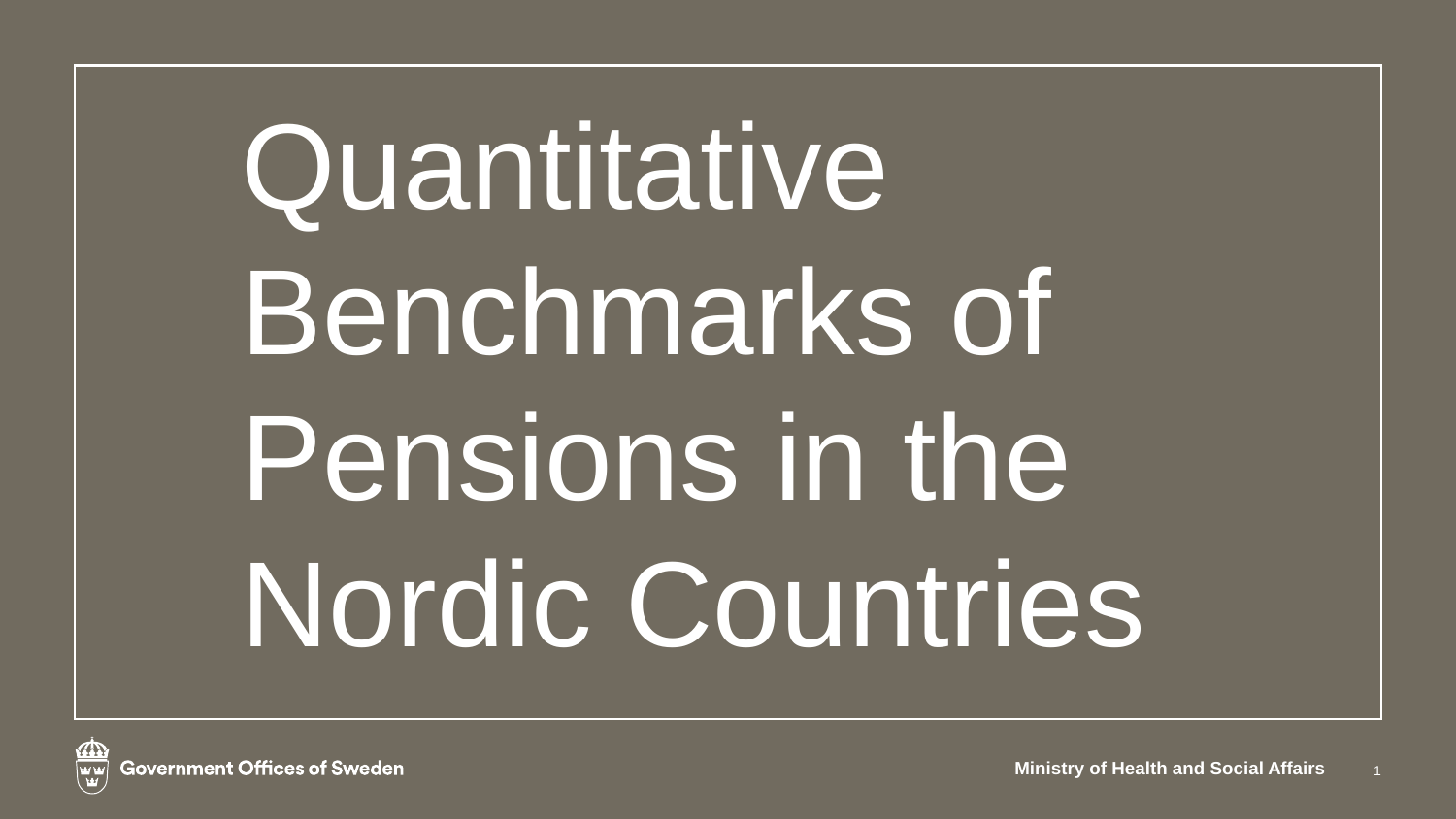### **Contents**

- o How to measure and compare?
- o The demografics of pensions
- o Basic measurements
- o Recent international developments of pension systems

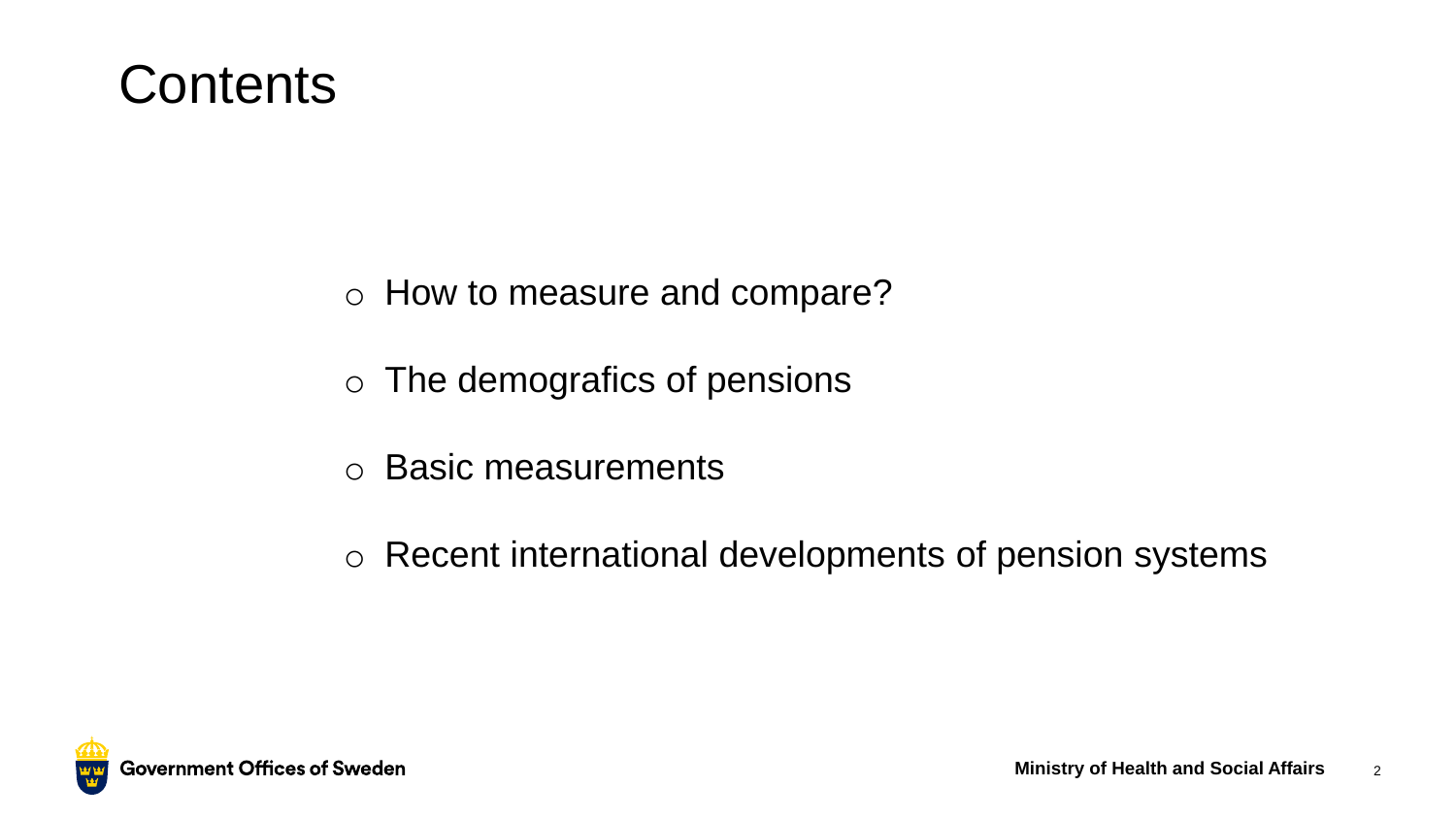# How to measure and compare?

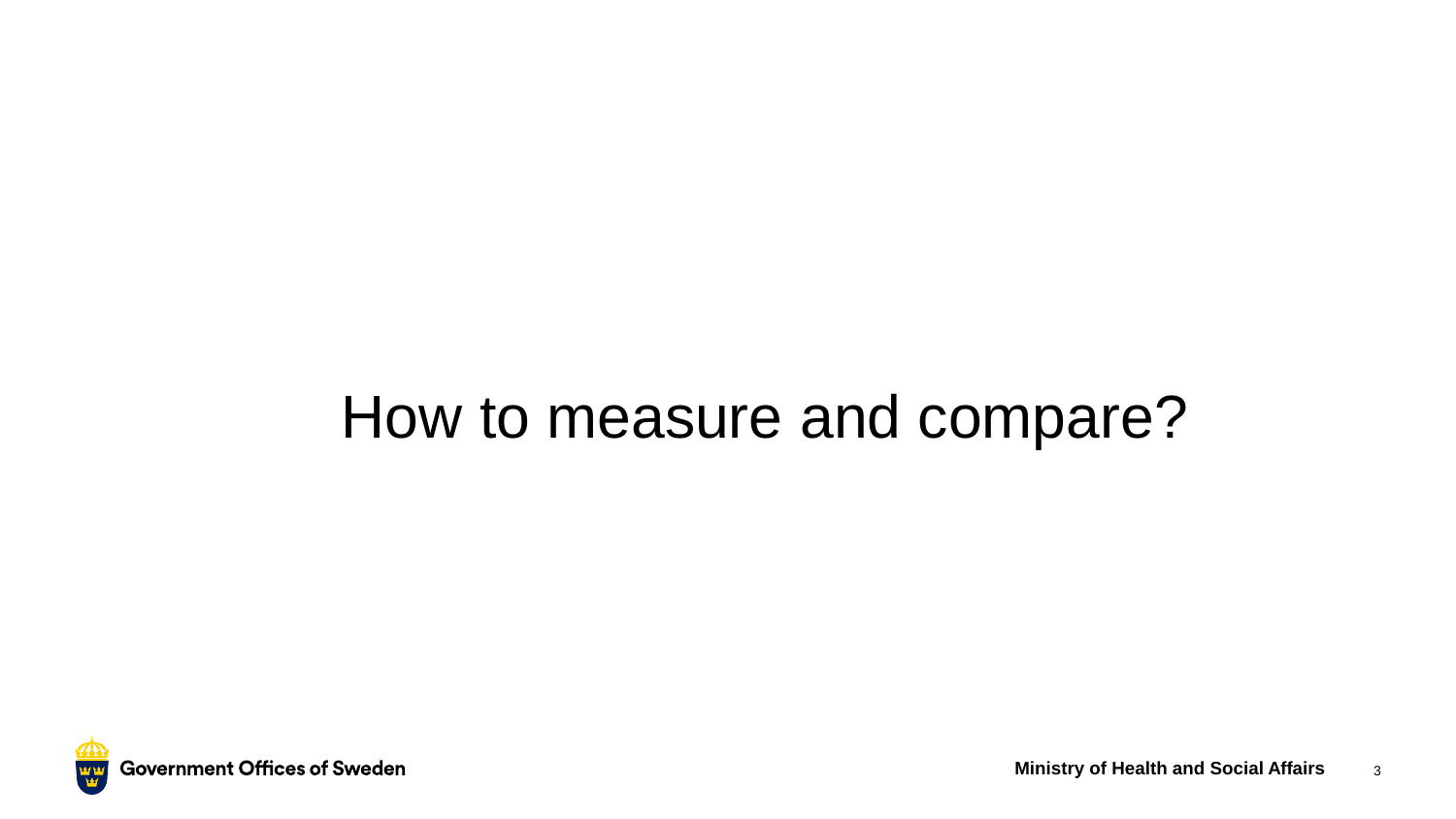Comparisons and benchmarking is about finding common concepts and meassures that can be applied across systems

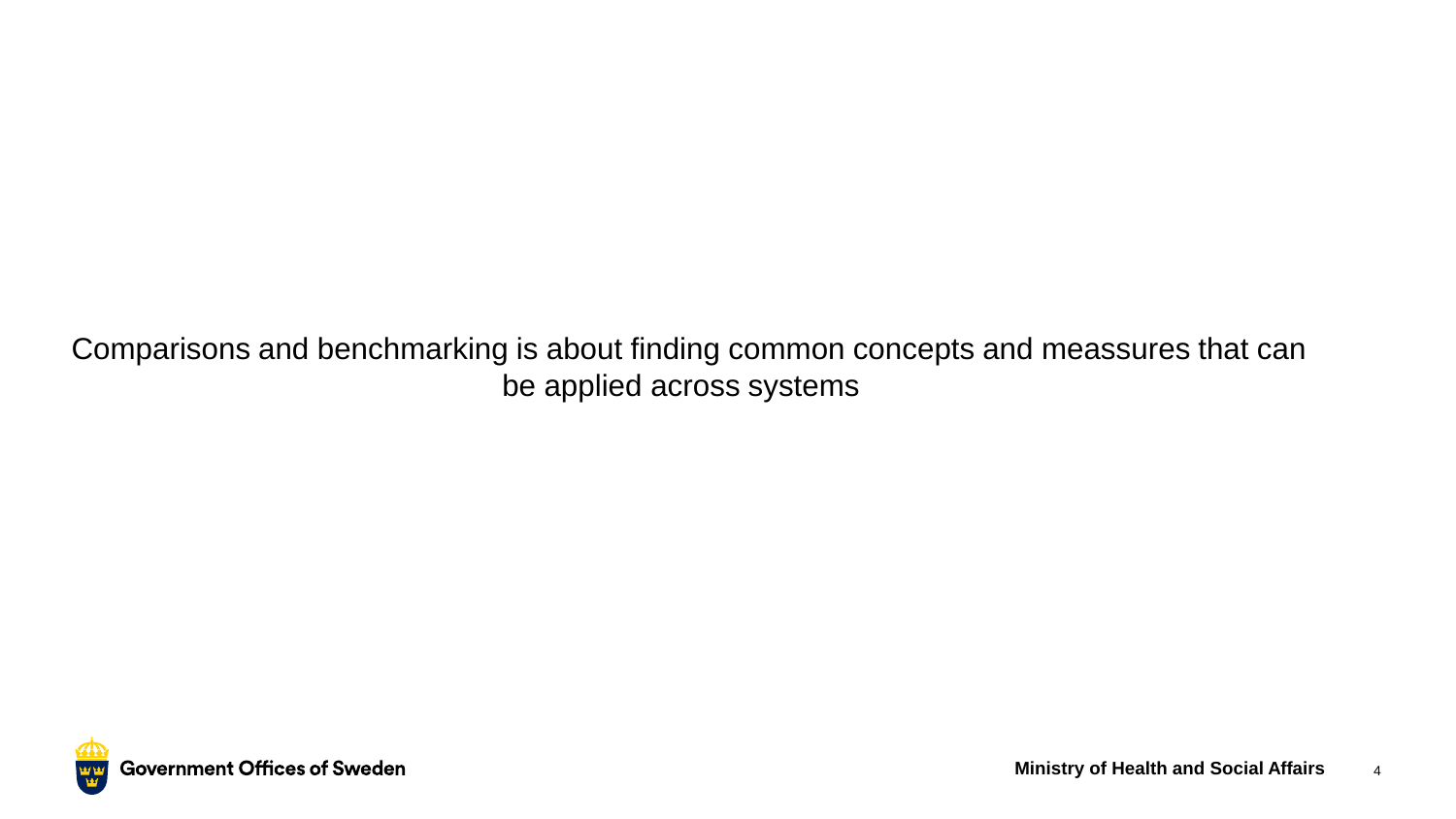### Pensions?

Old Age

**Survivors** 

**Disability** 



**Ministry of Health and Social Affairs** 5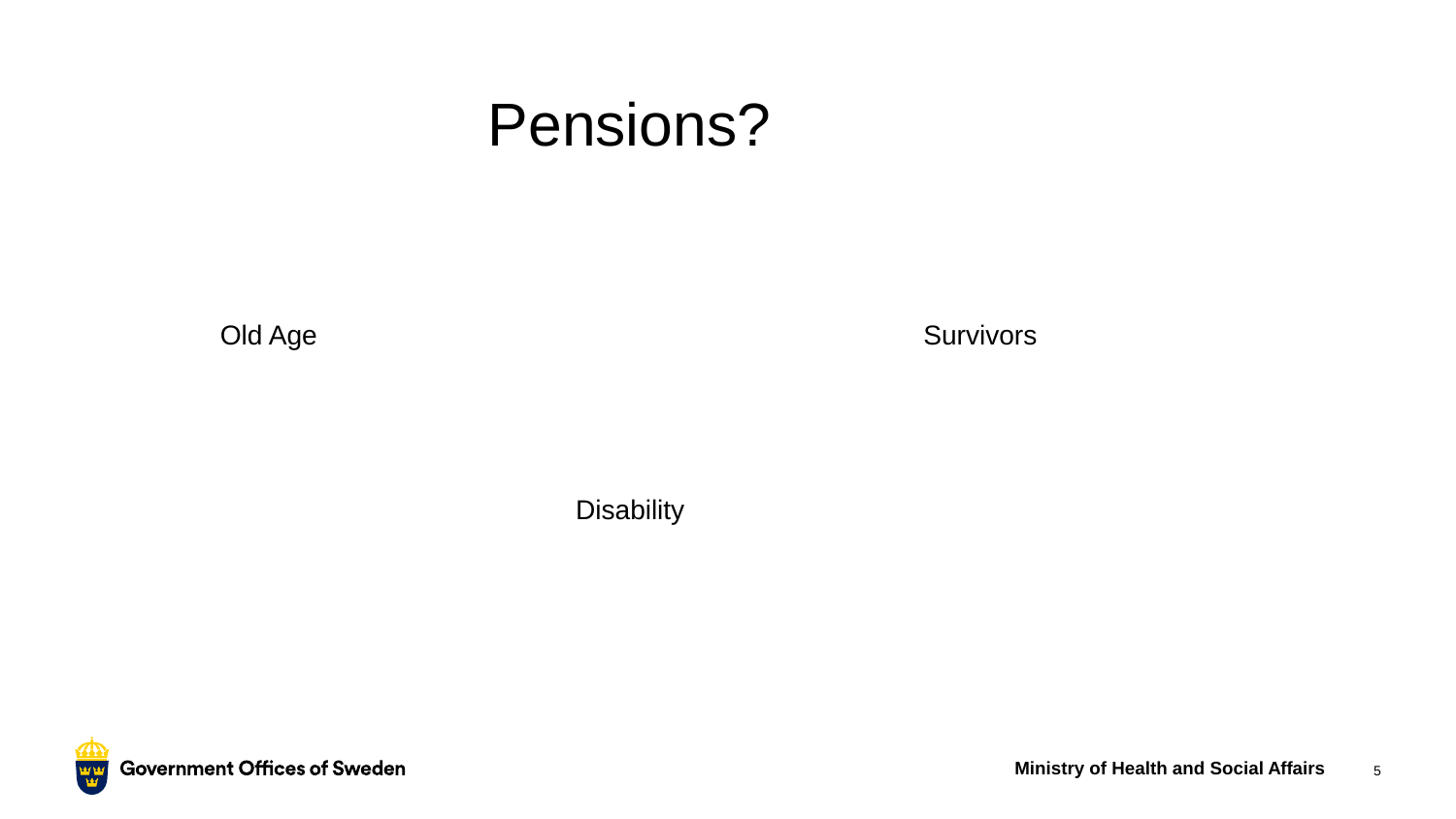#### Pensions as percentages of GDP, 2015 (EUROSTAT)



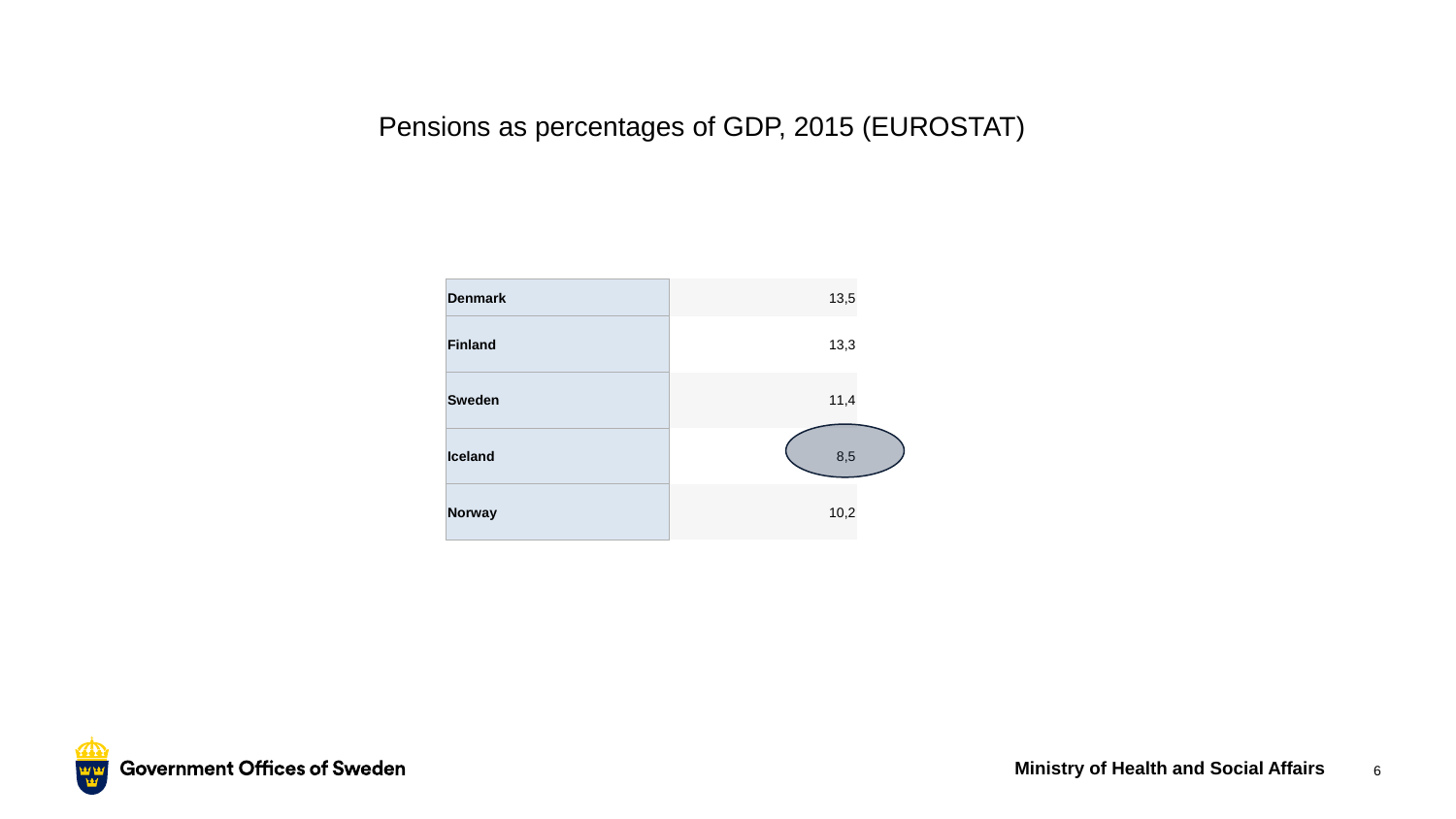# Iceland

Percentages of GDP

Old-age **Disability Survivors** 

5,4 2,6 0,5

**Government Offices of Sweden** 出出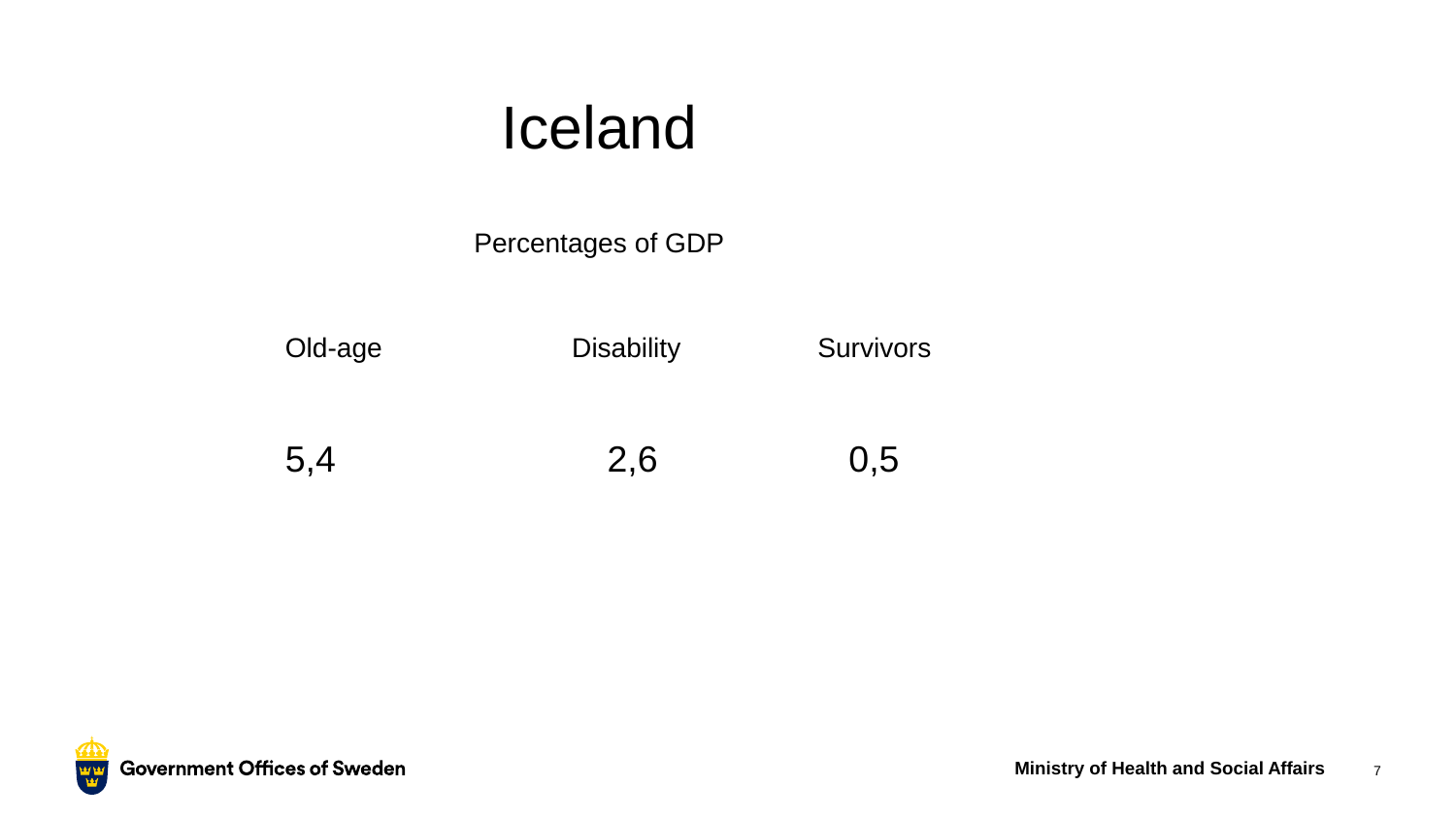

#### Share of population with pensions in Iceland 2000 and 2017





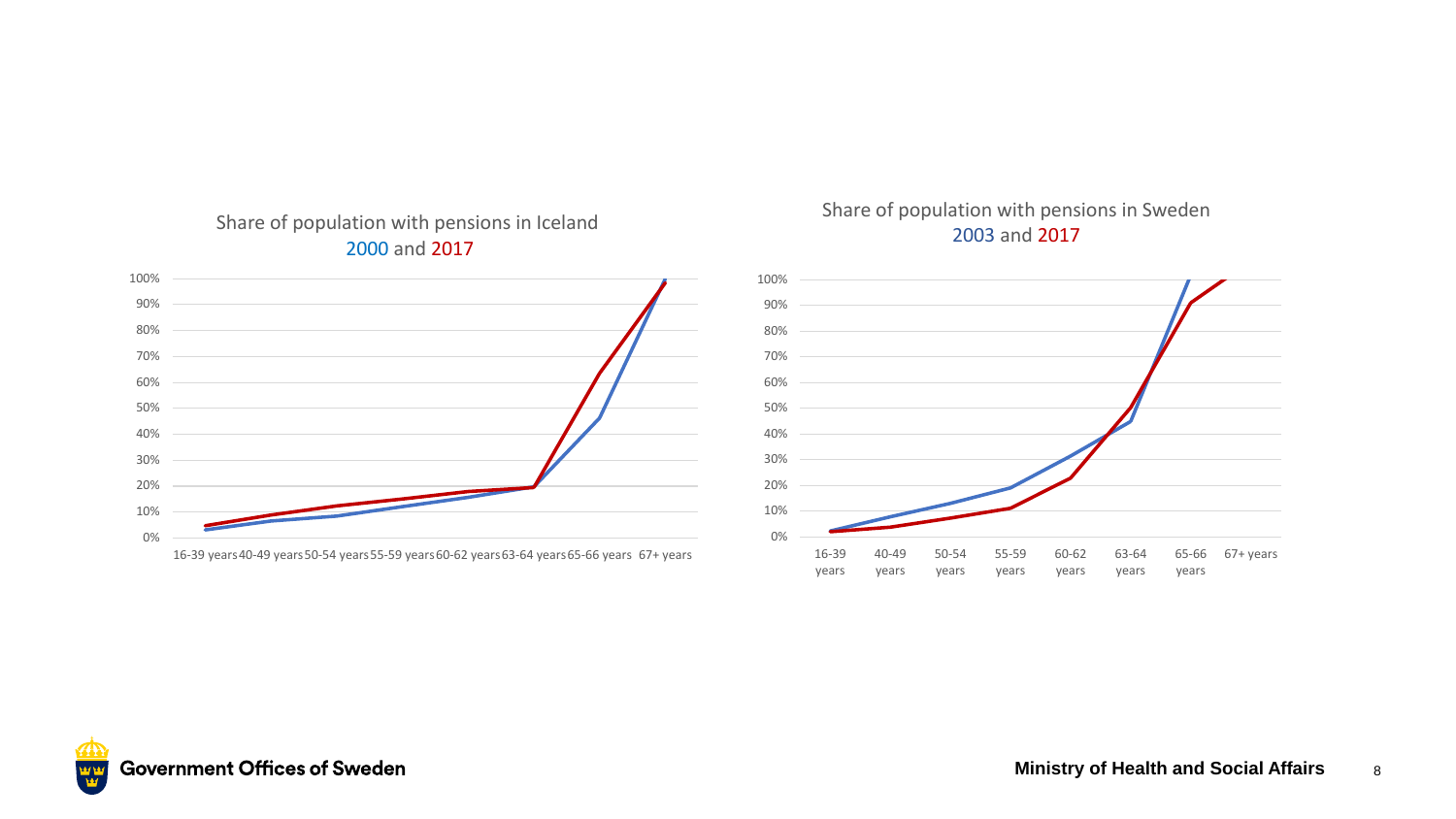# The demografics of pensions

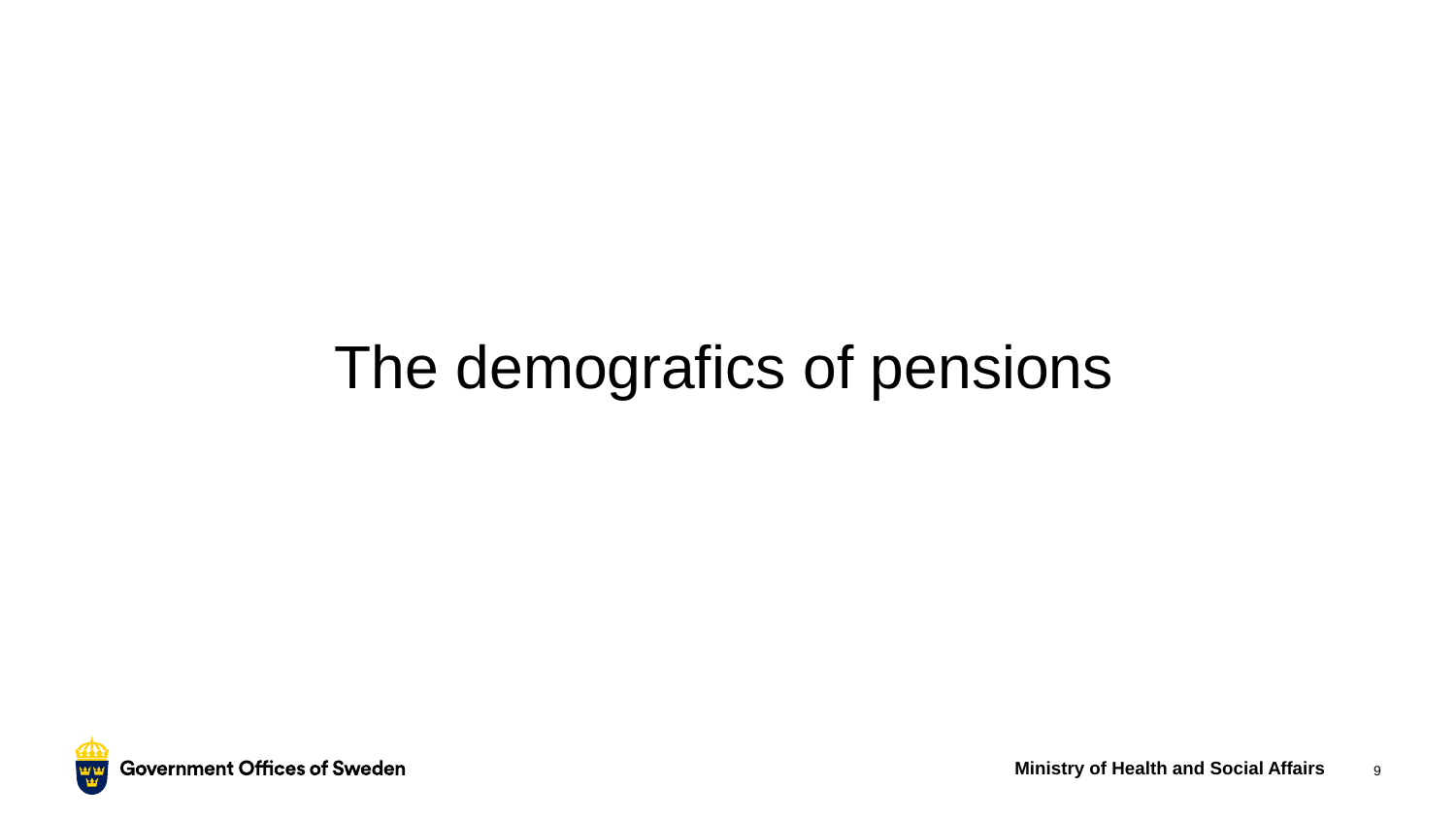Whenever there is a figure is a comparision between Iceland and all the other nordic countries Iceland is:



#### Grey and thick

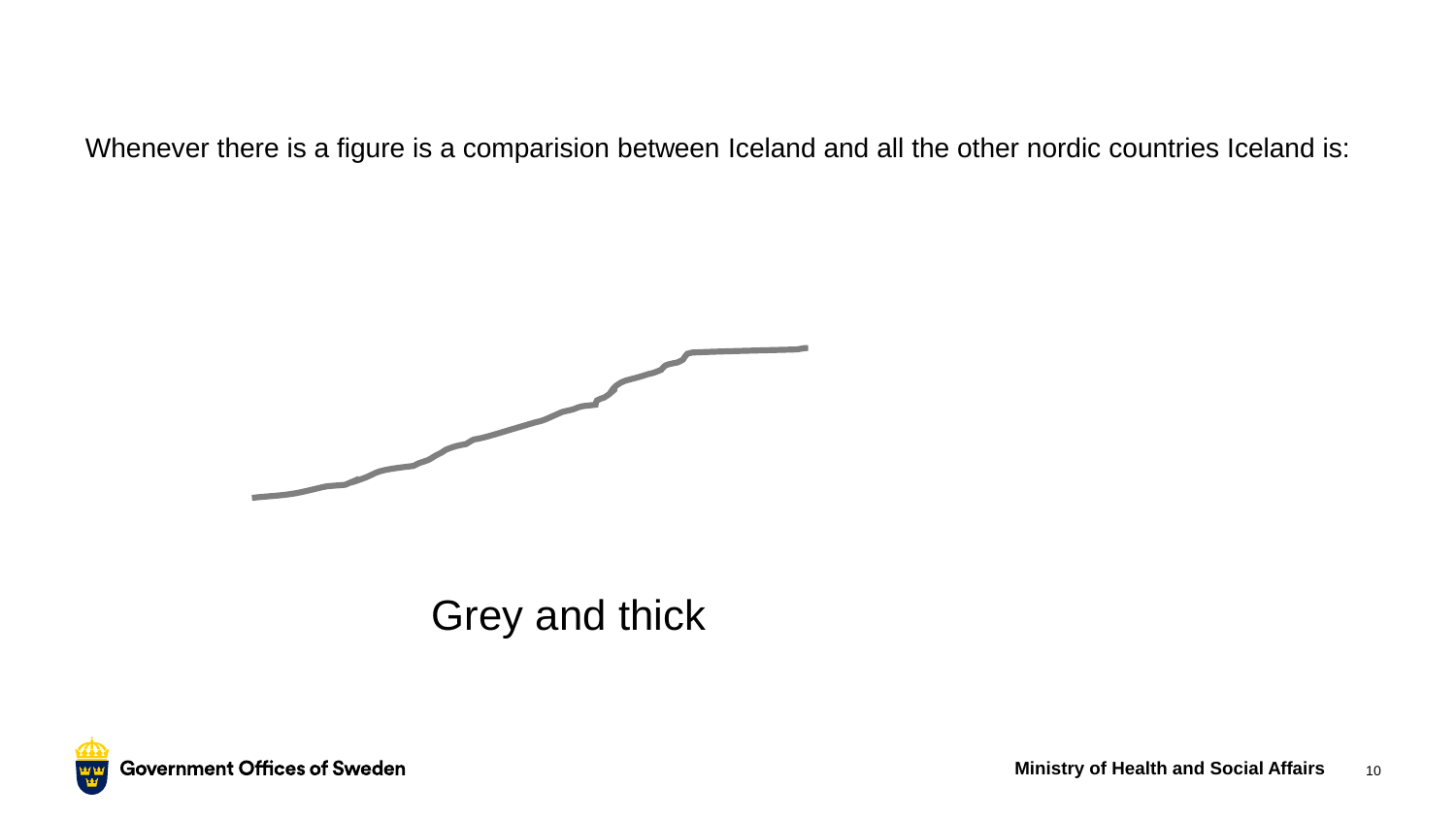

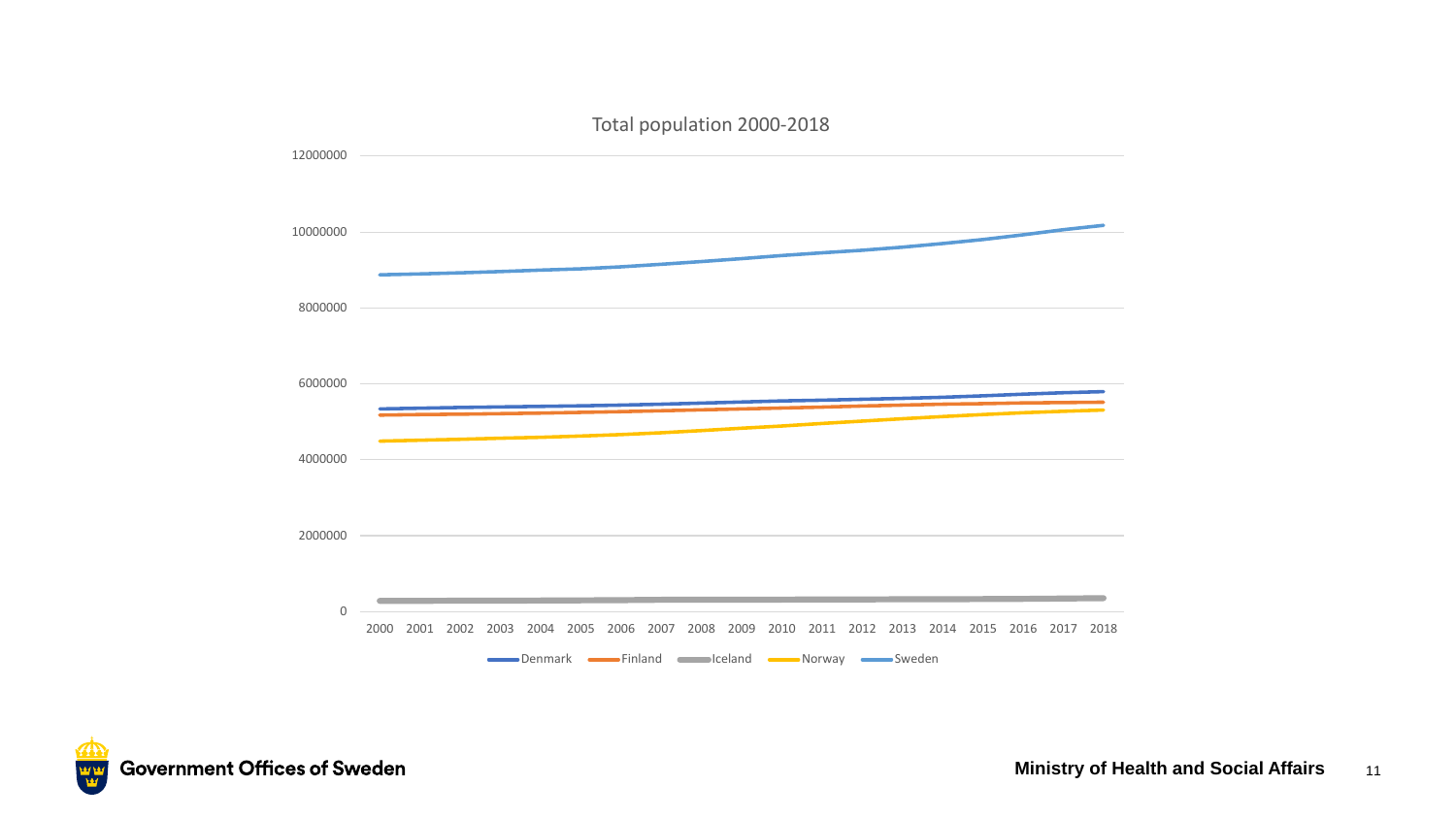Total population 2000-2018 Index 100=2000



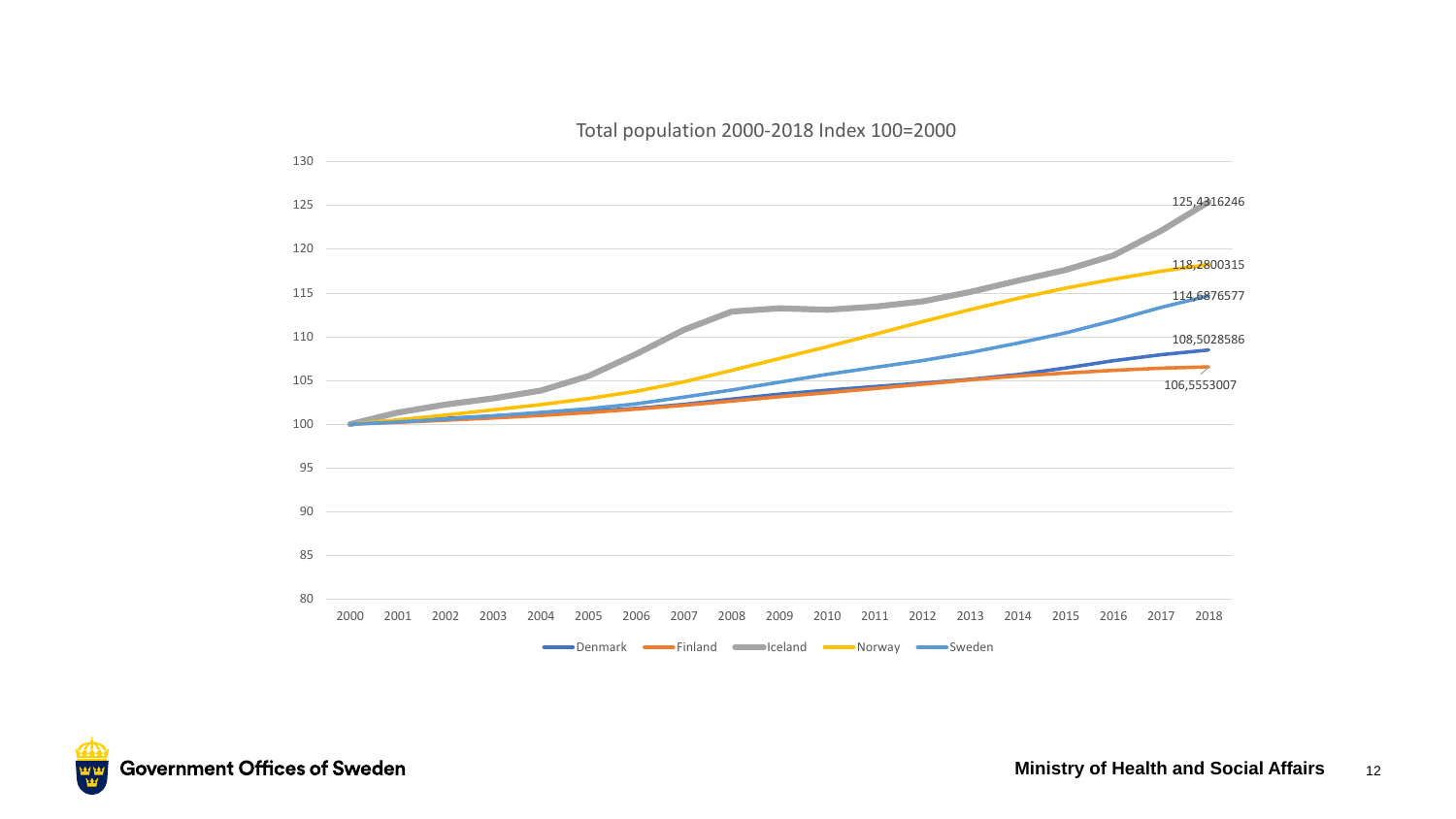

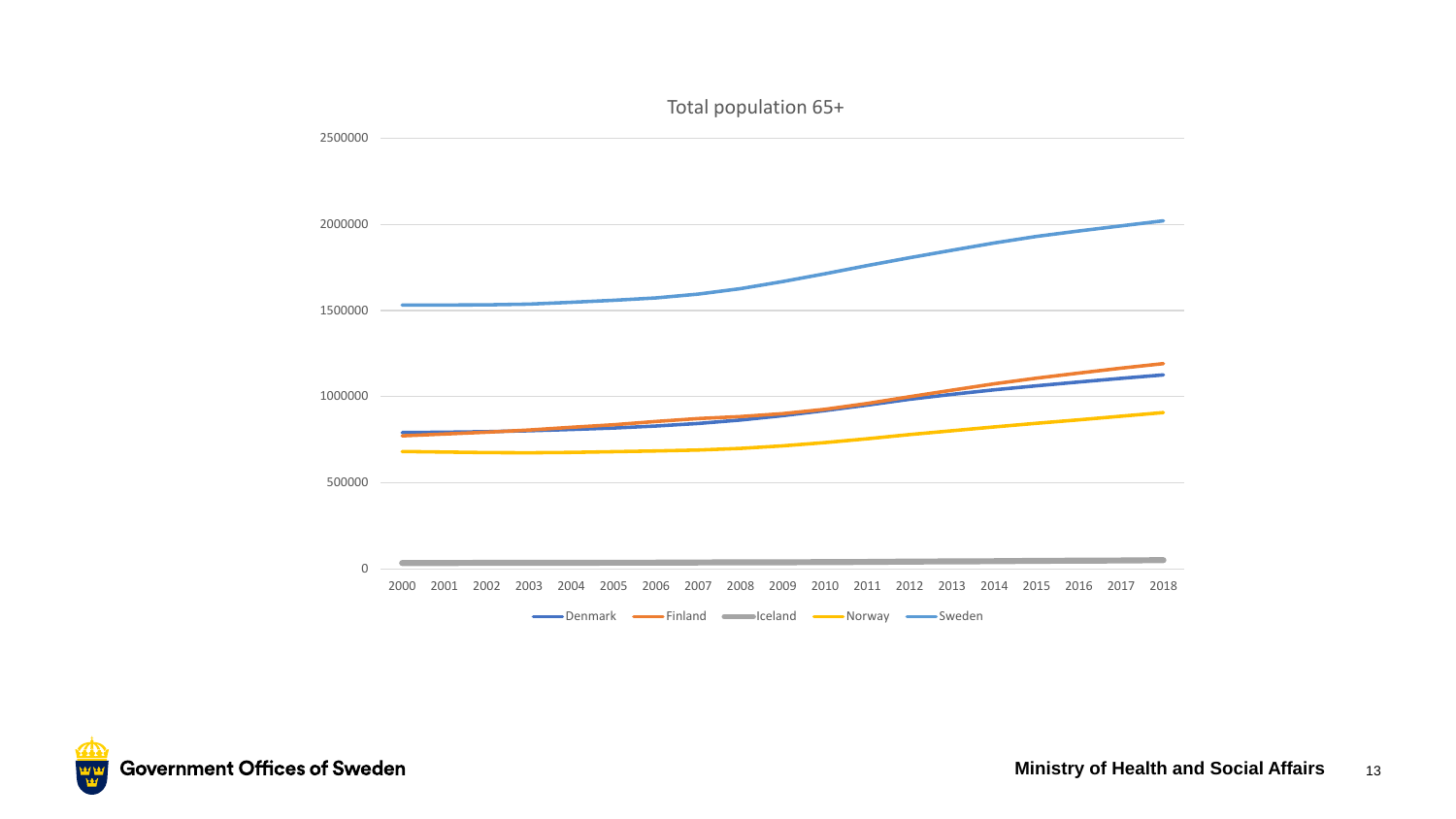

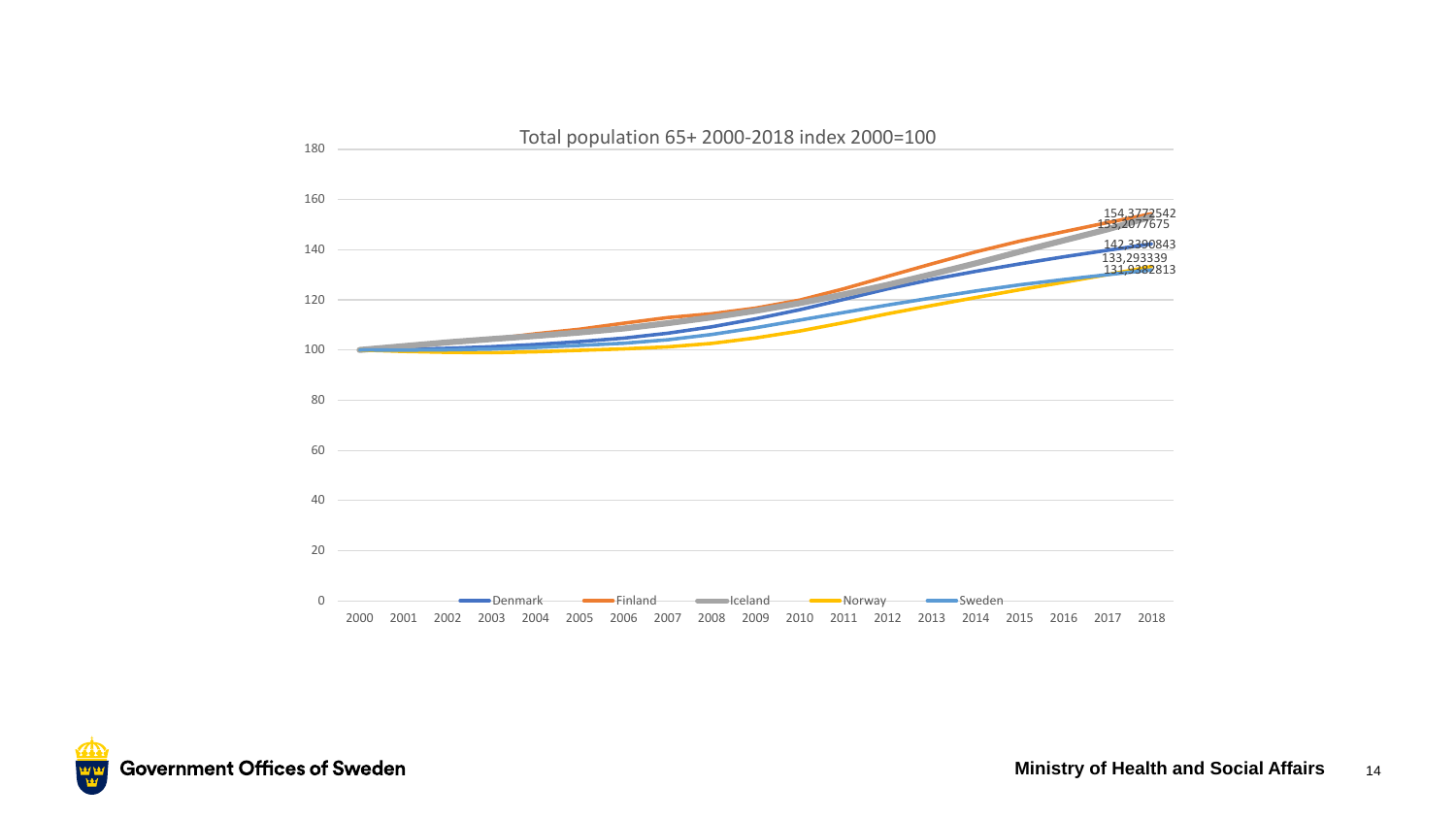#### 65+ as percentage of total population



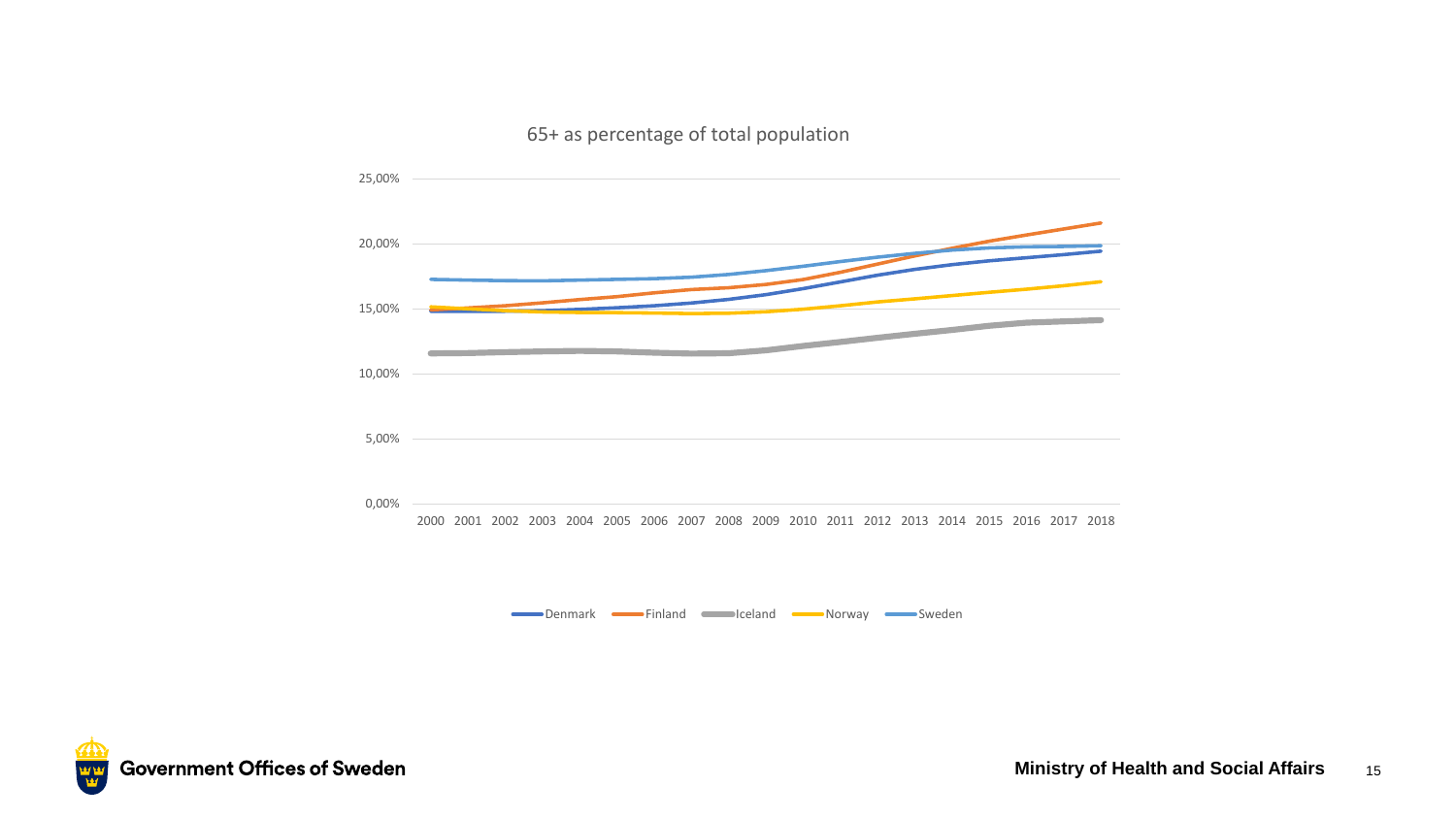



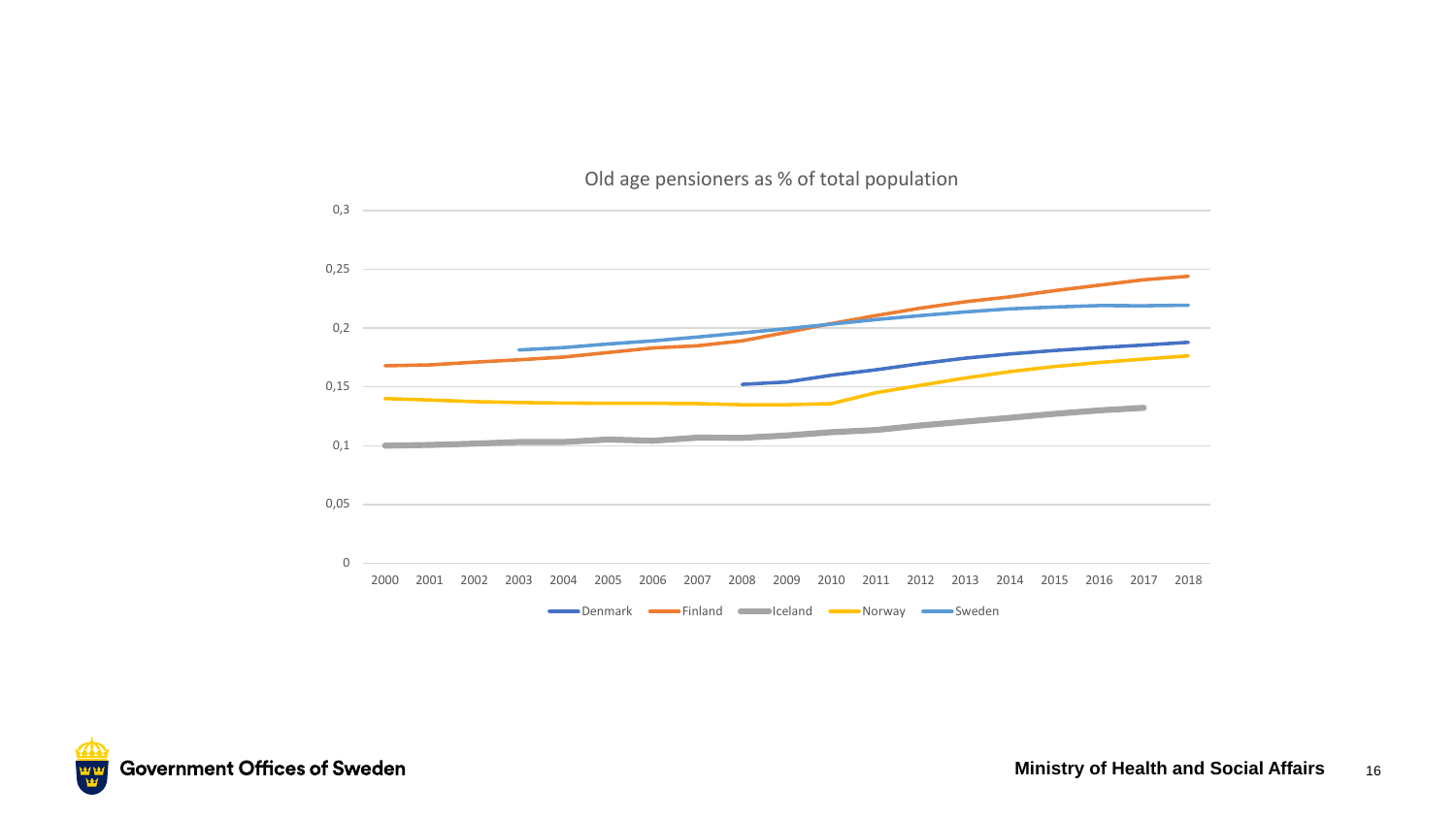# Basic measurements

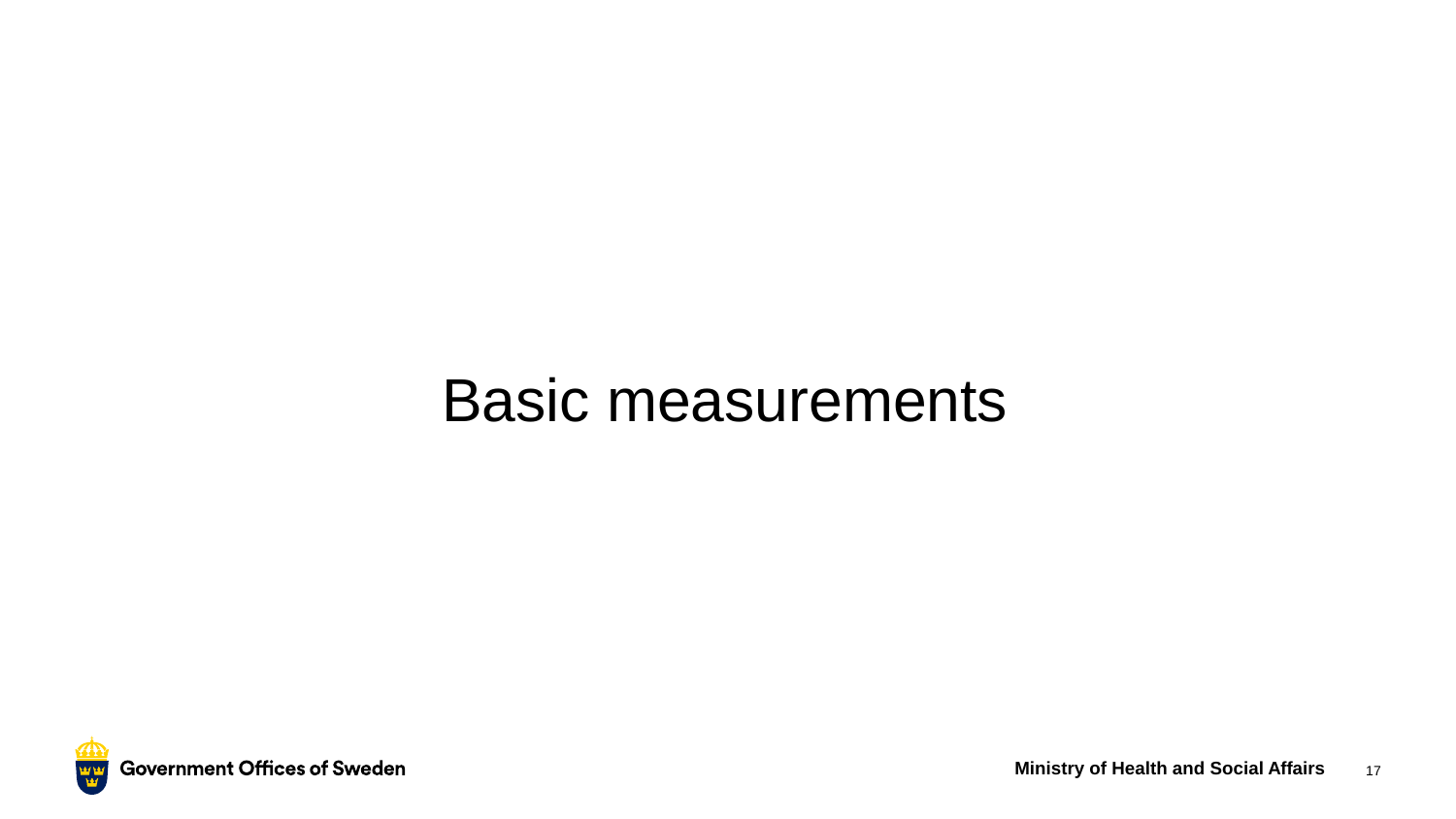Old age dependency ratio (OADR)

### Theoretical replacement rates (TRR)

At risk of poverty (AROP)

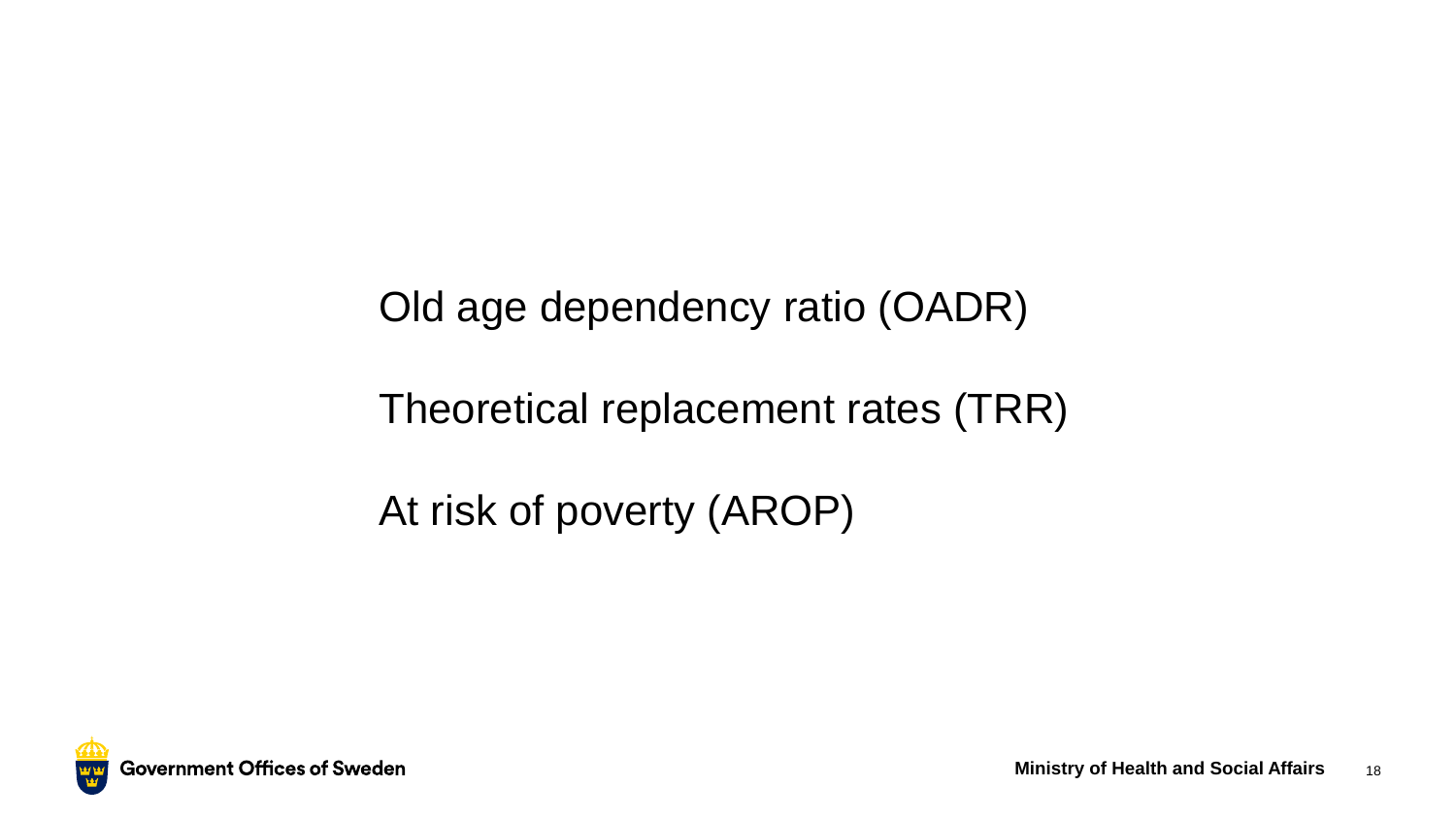# Concept

# Old age dependency ratio

Number of old (not active) people

Number of people in active age

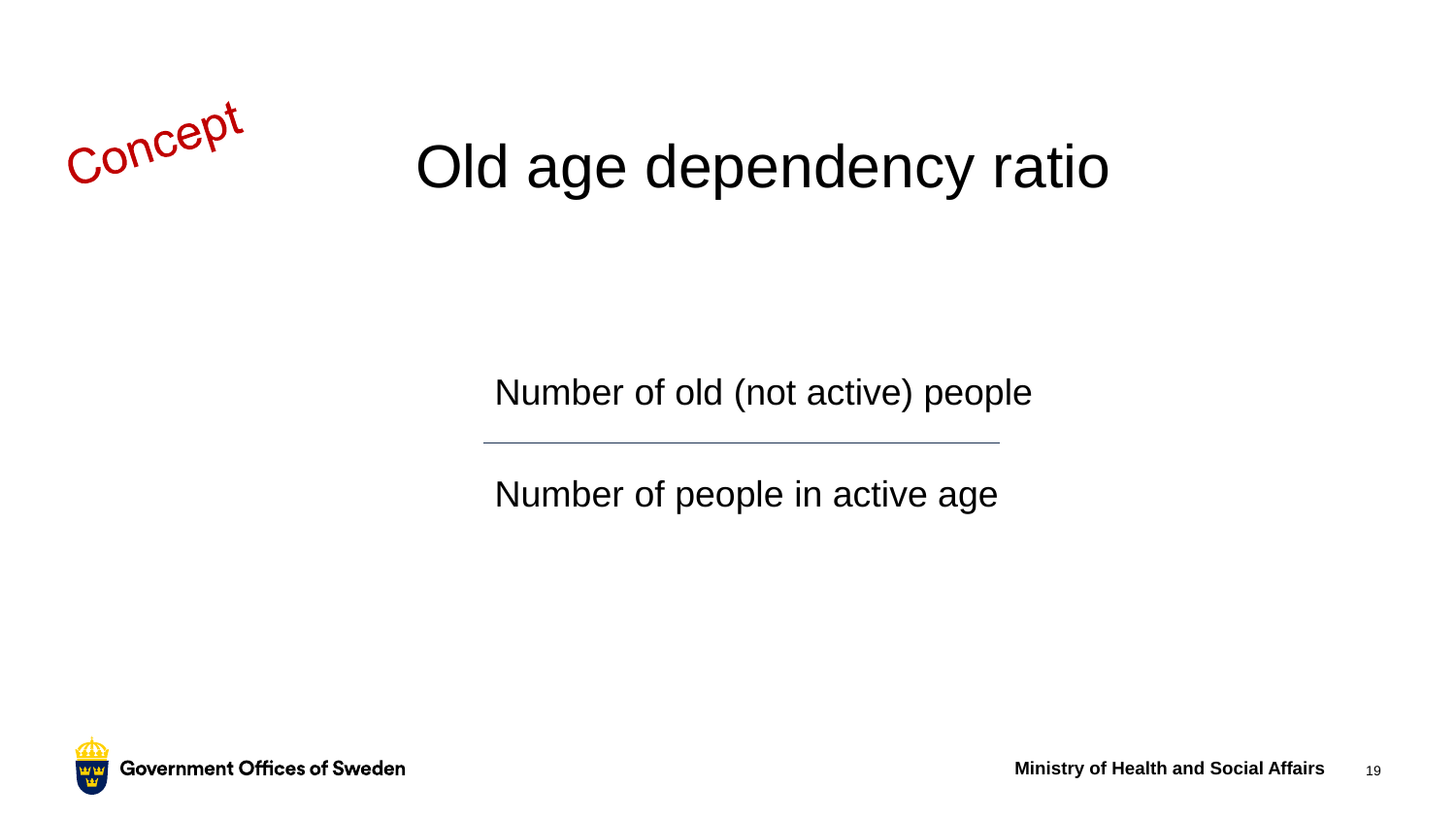



20-64

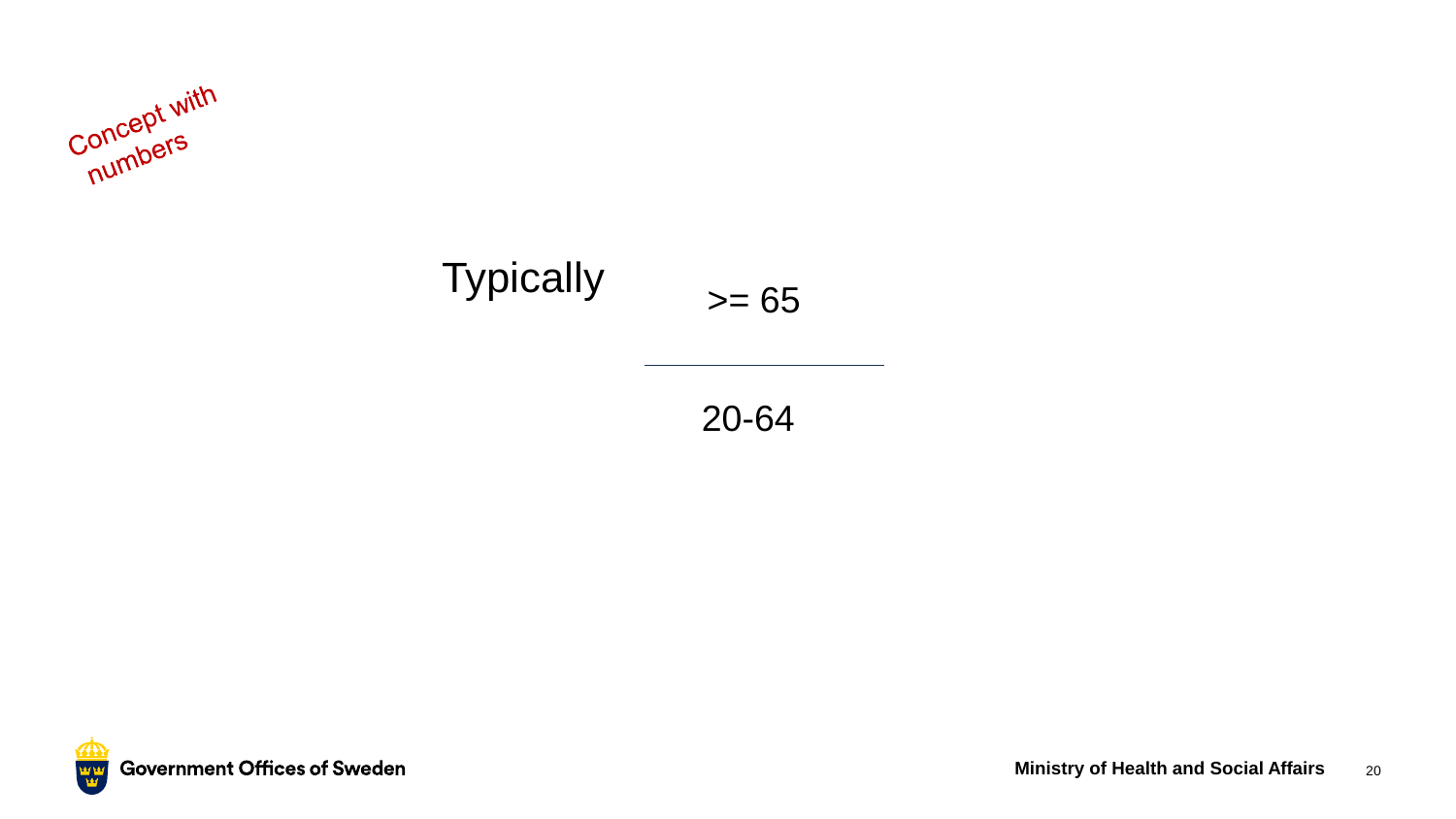

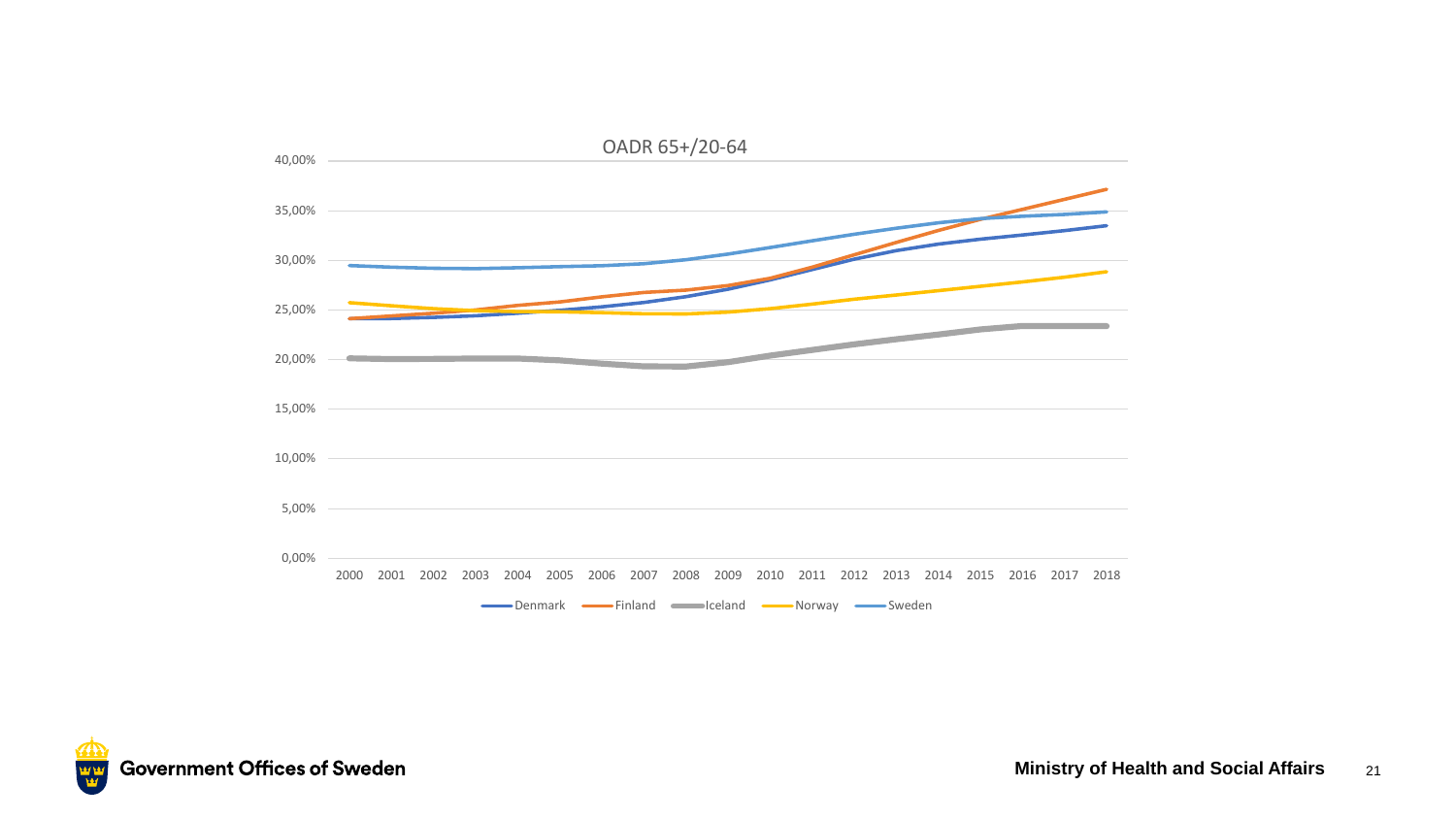

OADR 65+/20-64 2019-2030

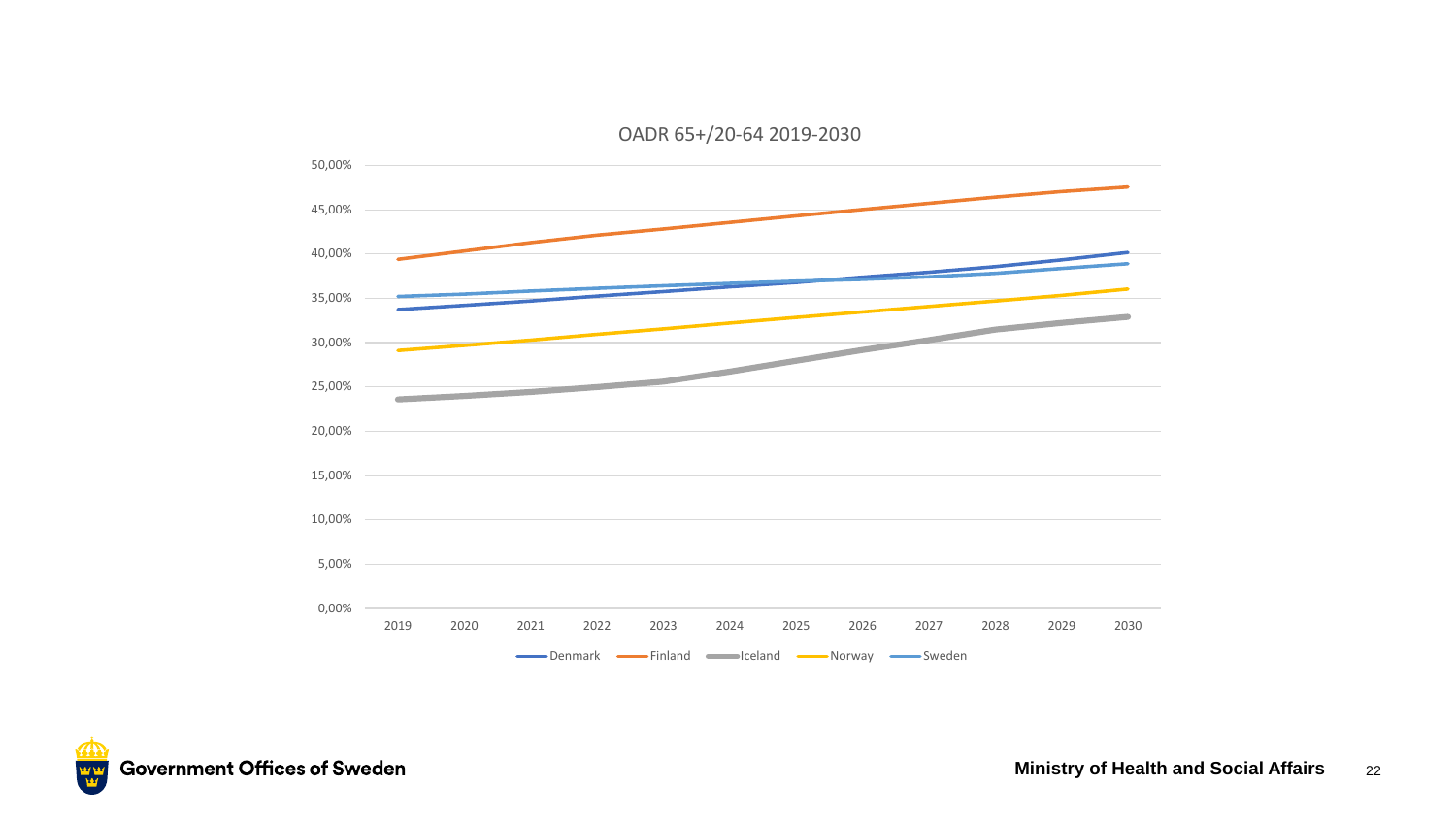#### Percentage of the population 20-64 in employment 2018 (EUROSTAT)



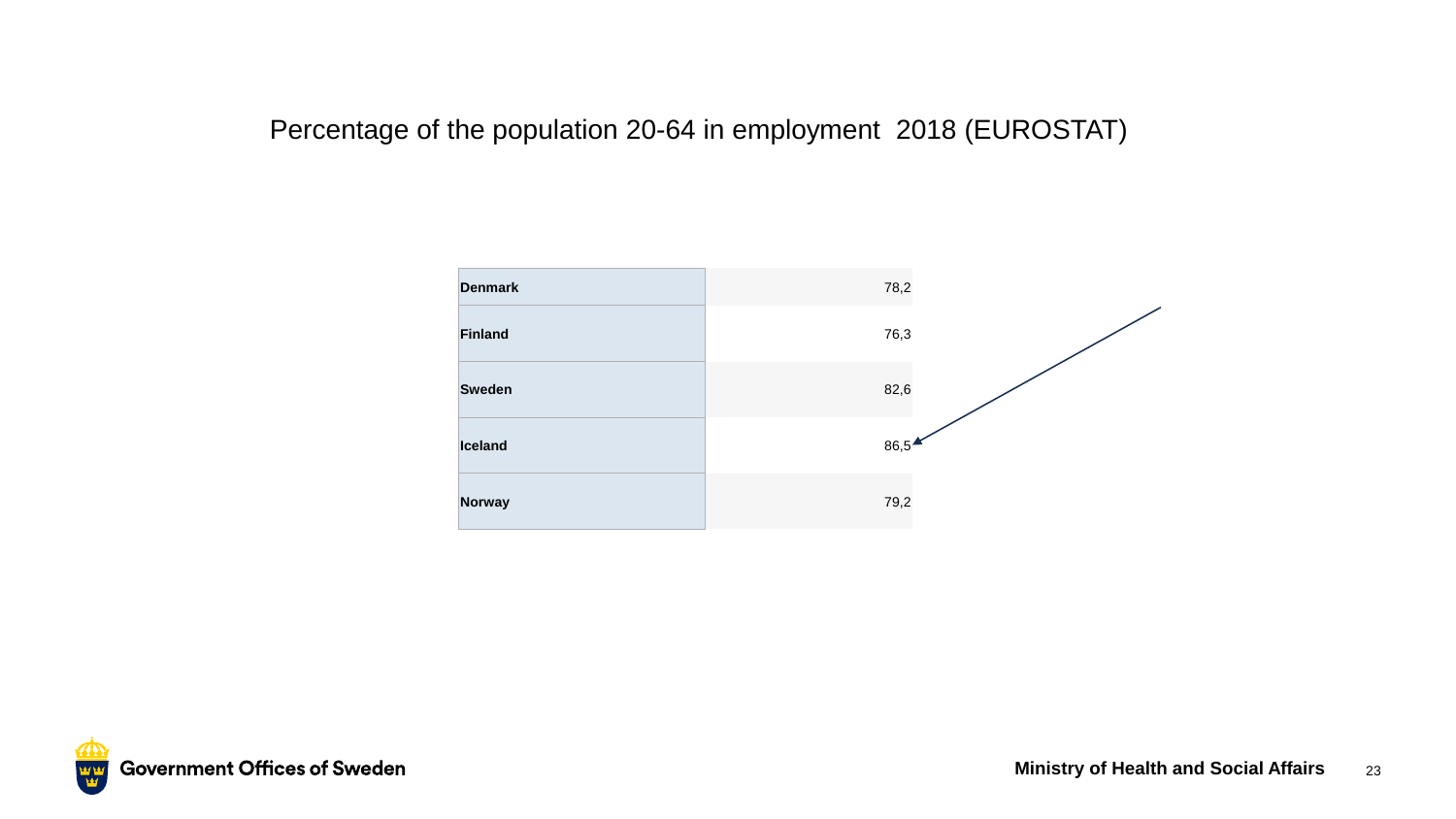More Concepts

Disposable Income after Retirement



Disposable Income before Retirement



Hypothetical Households/Individuals



Theoretical Replacement Rates (TRR)

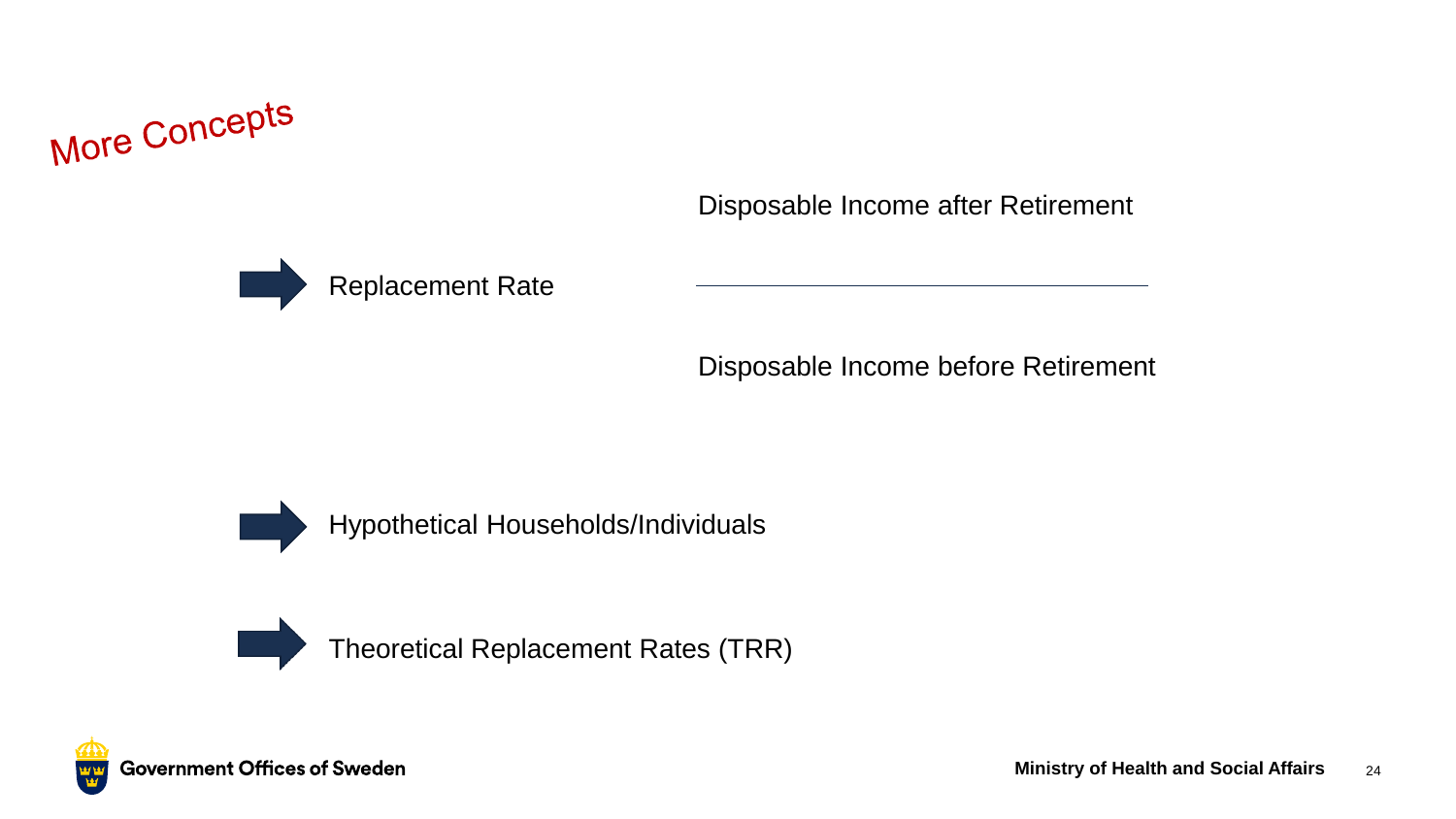

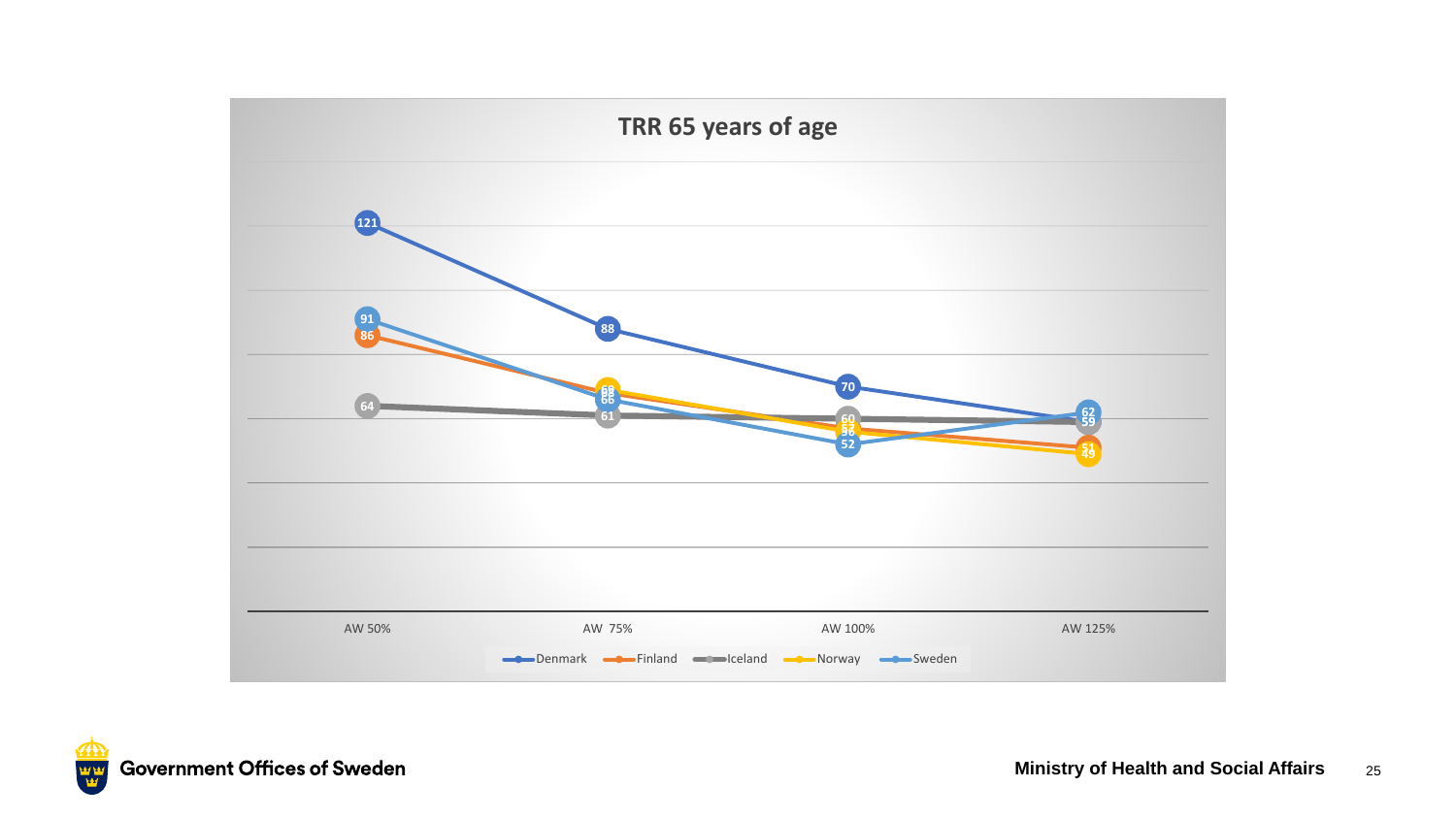

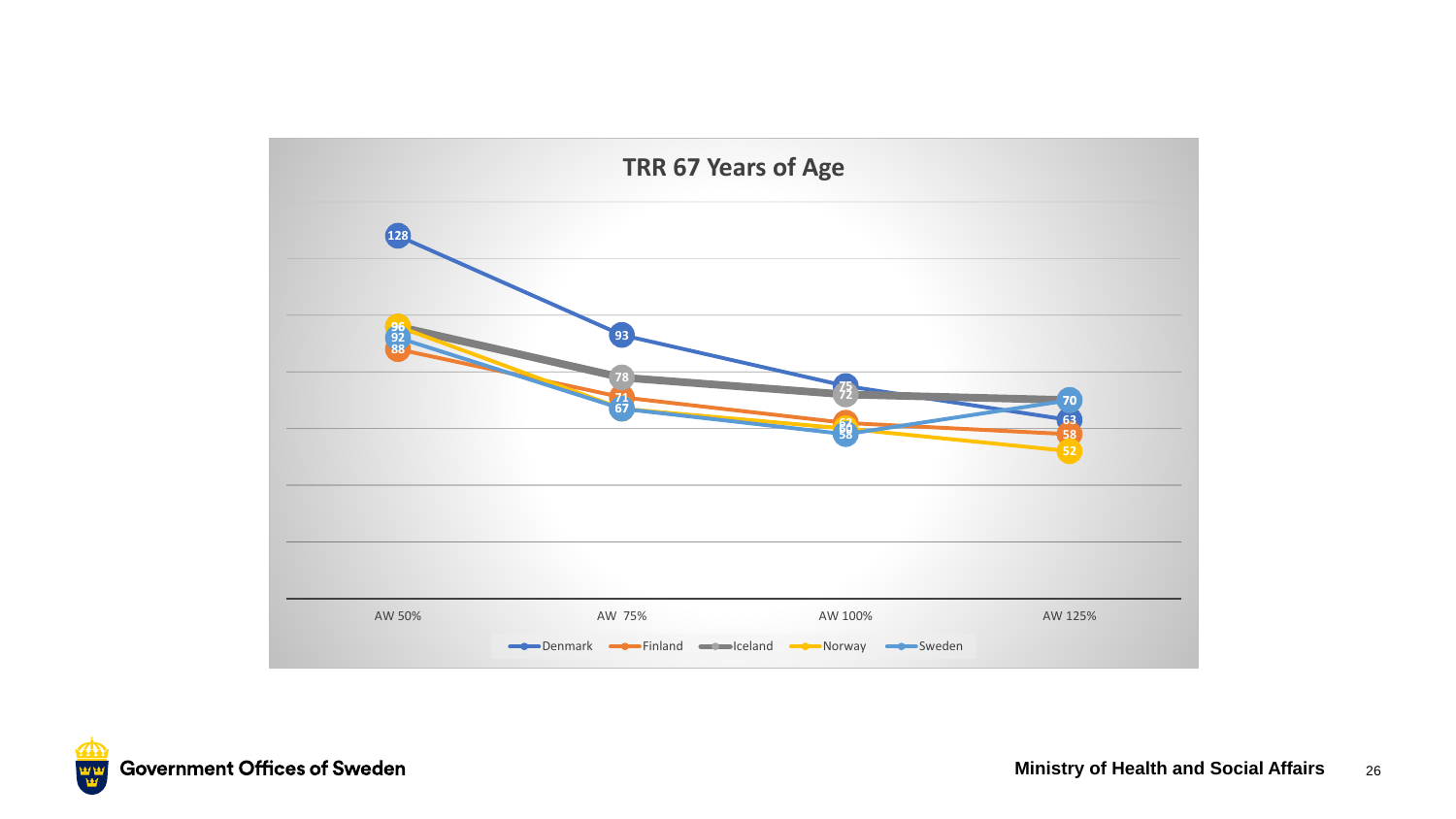

At Risk Of Poverty (AROP)

#### A relative poverty meassure

#### Below 60 (or 50%) of the median disposable income

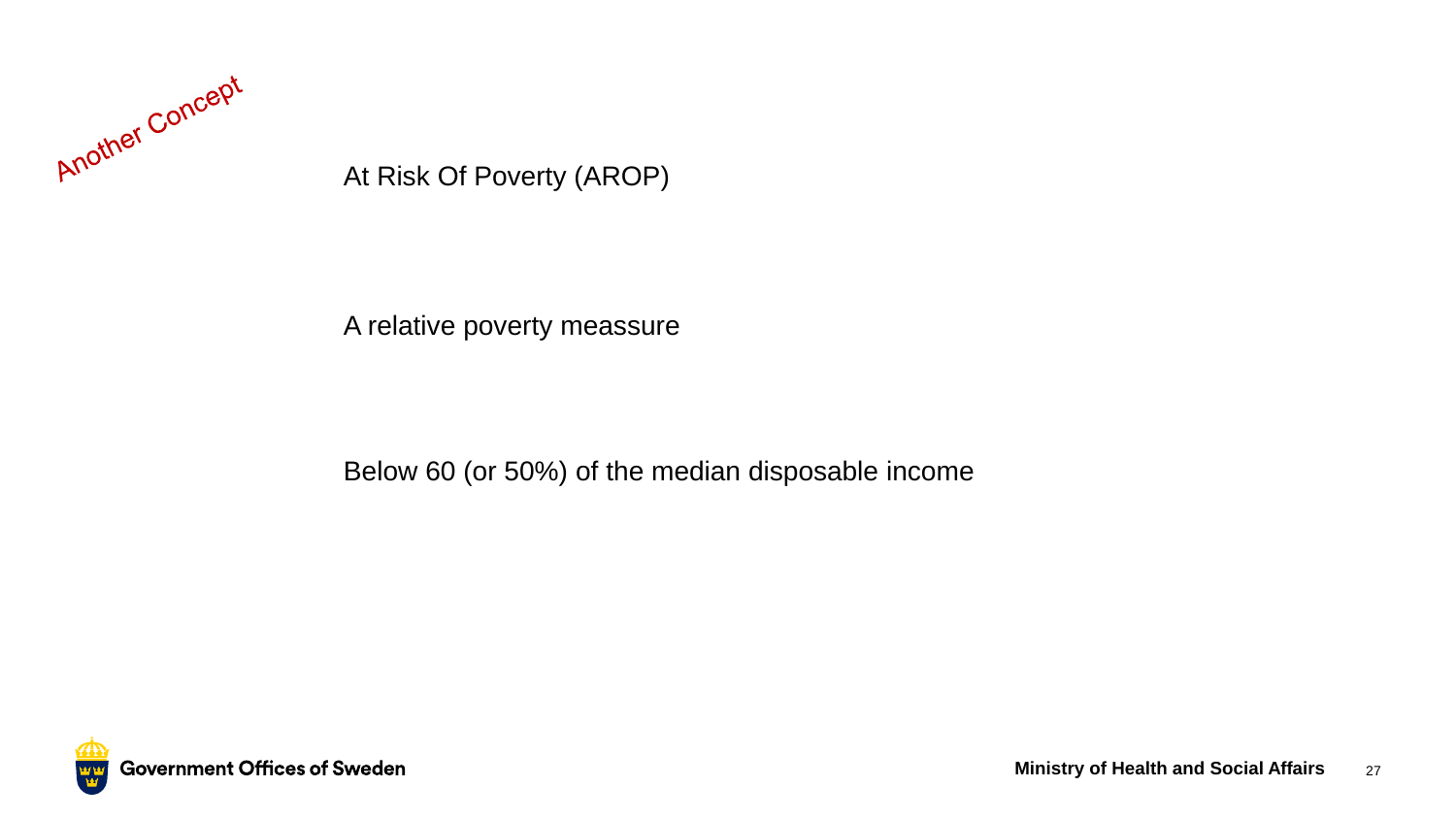

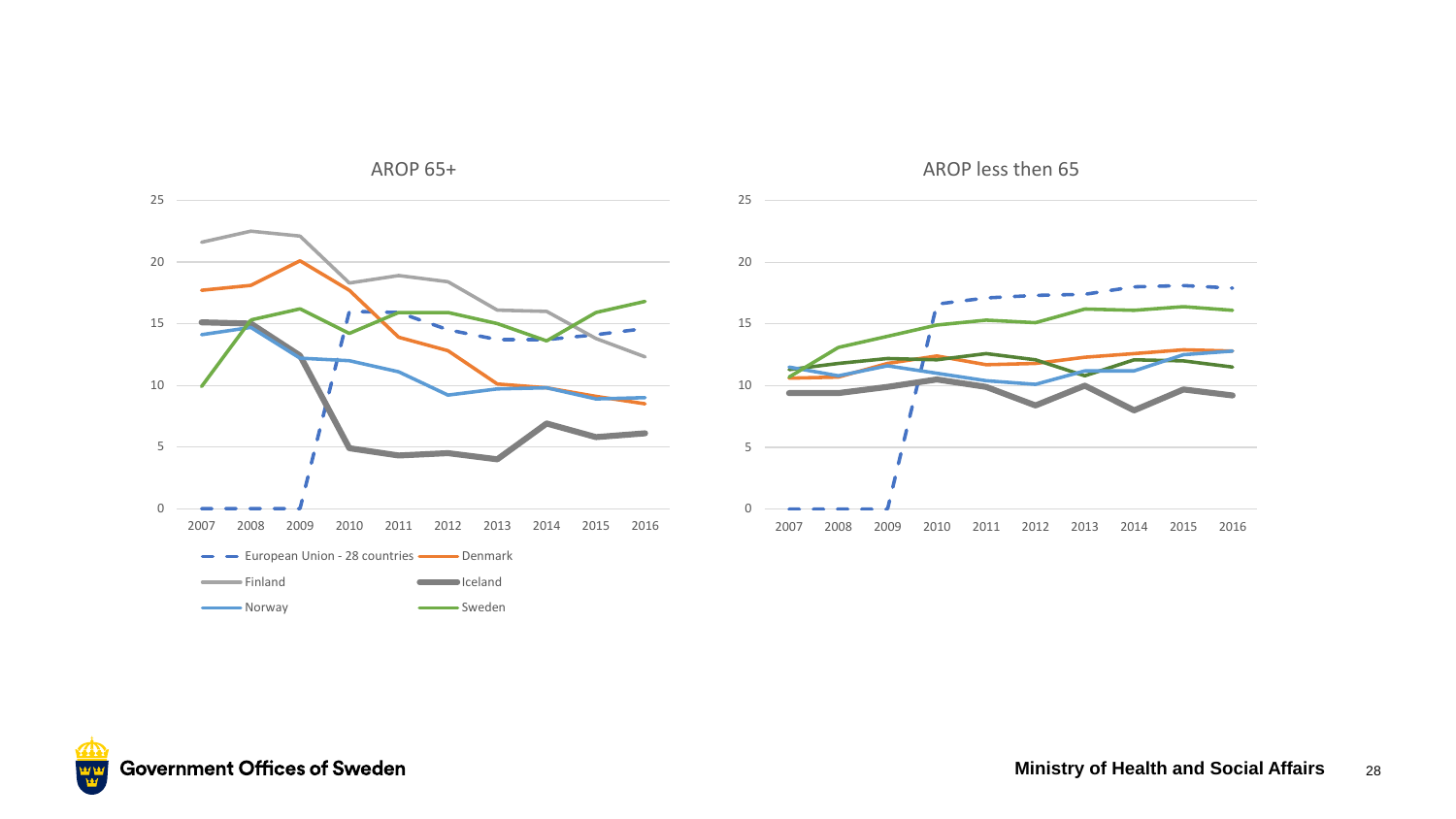# Recent international developments of

### pension systems

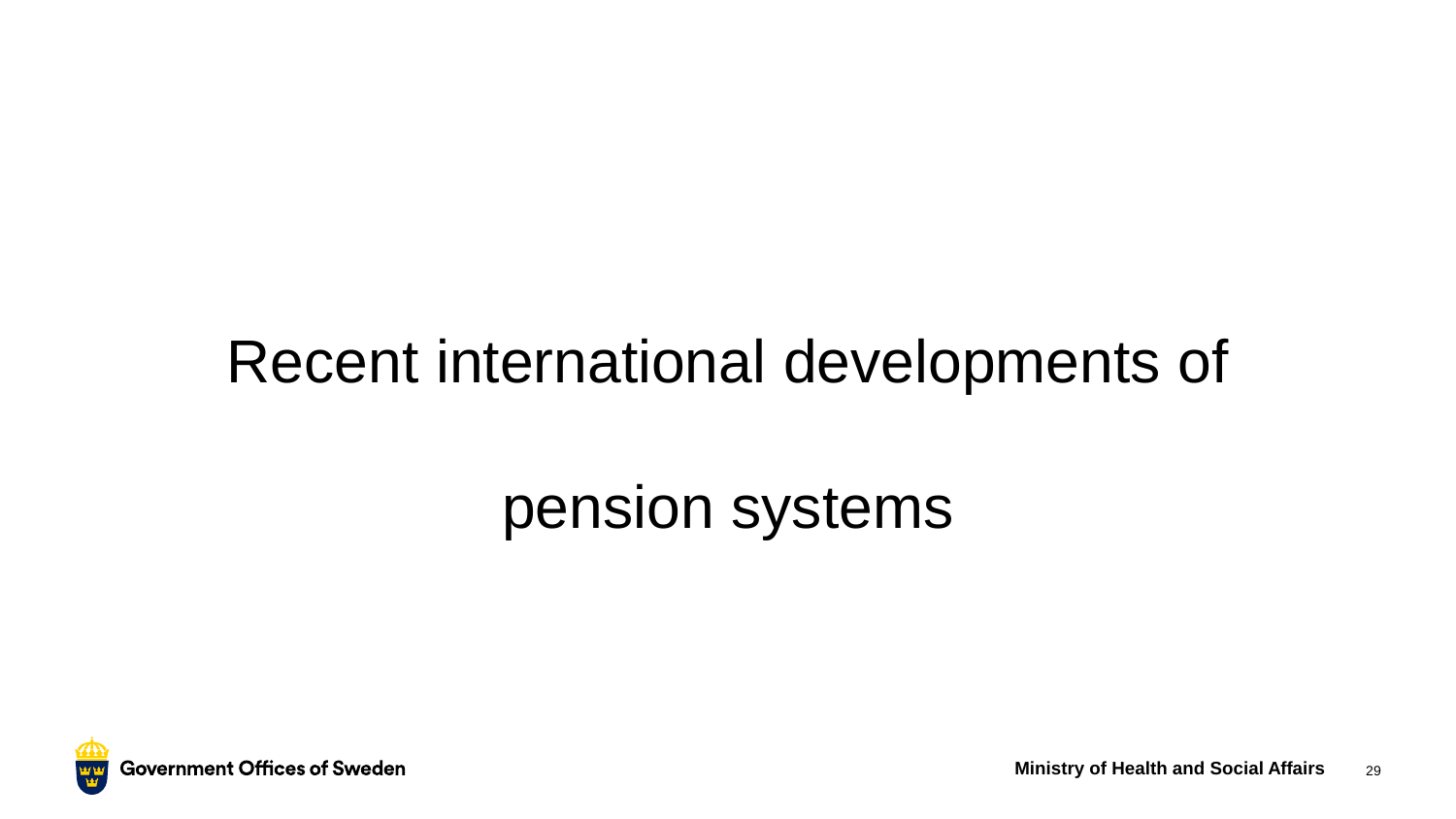#### **Population ageing is disrupting the equilibrium of pension systems**

(Pensions at a glance, OECD 2017)

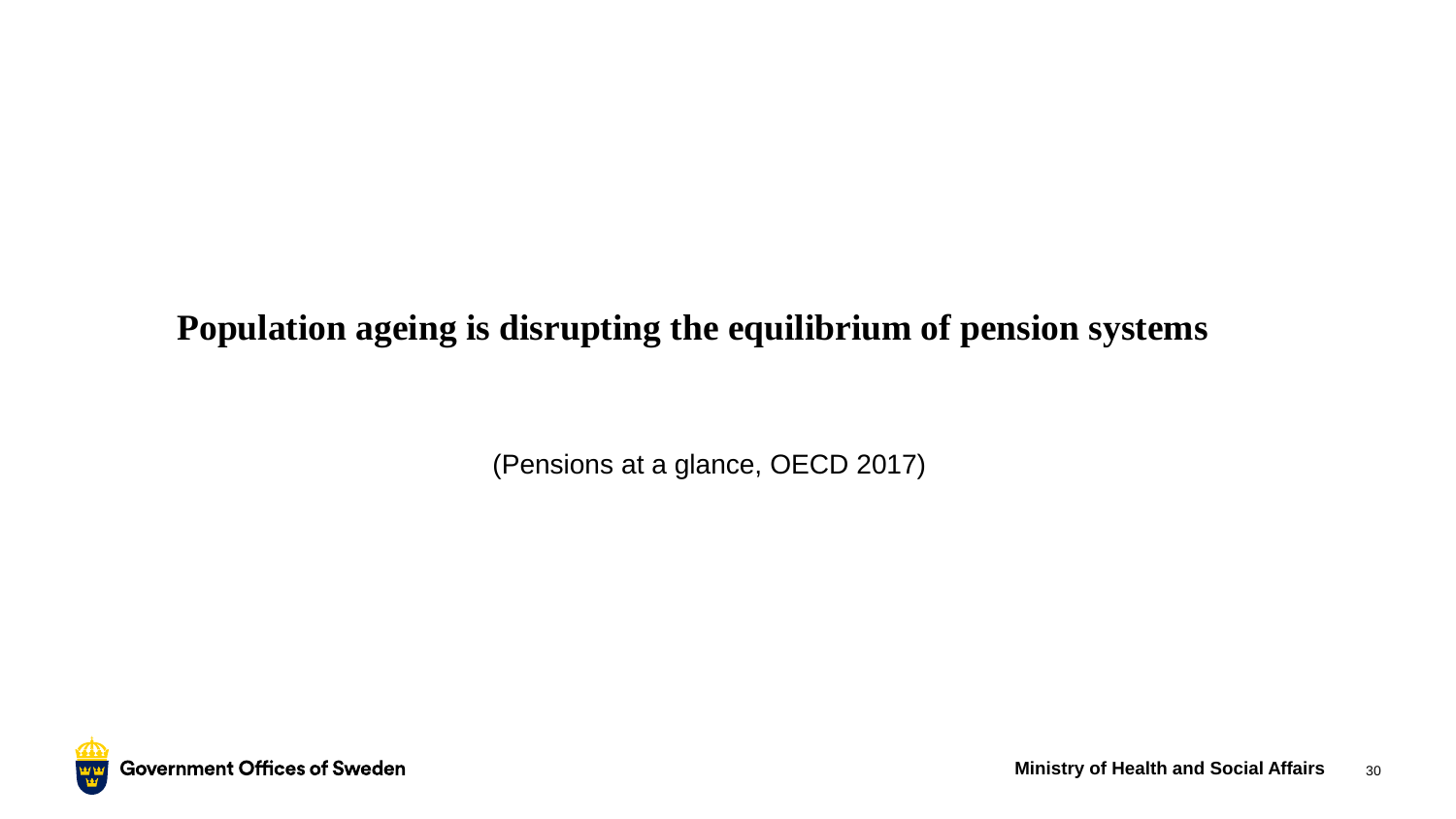#### Reform agendas around the world

**Flexibility** 

Changed retirement ages

Contributory schemes

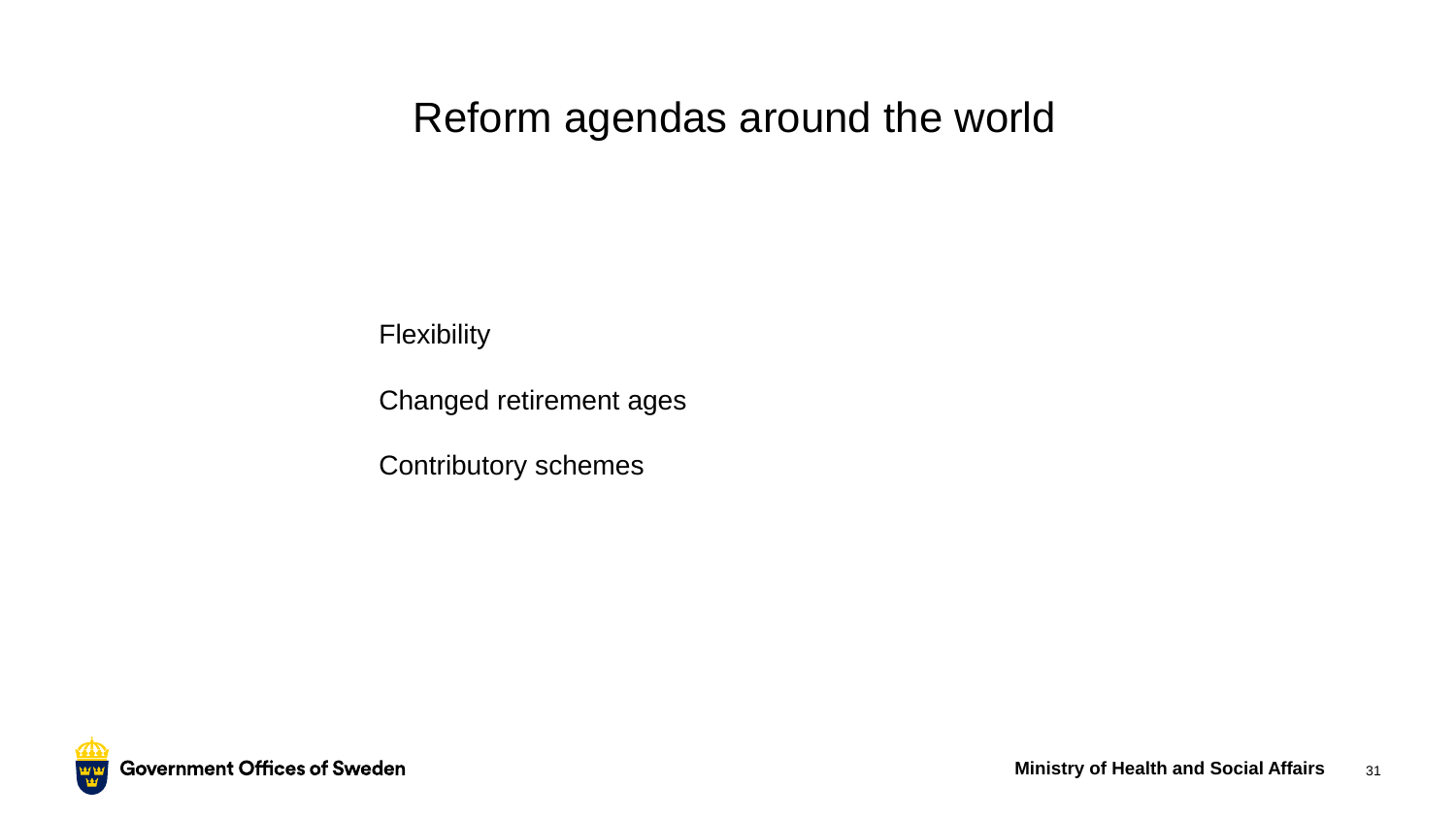#### **Flexibility**

On combining pension with work

Pension age

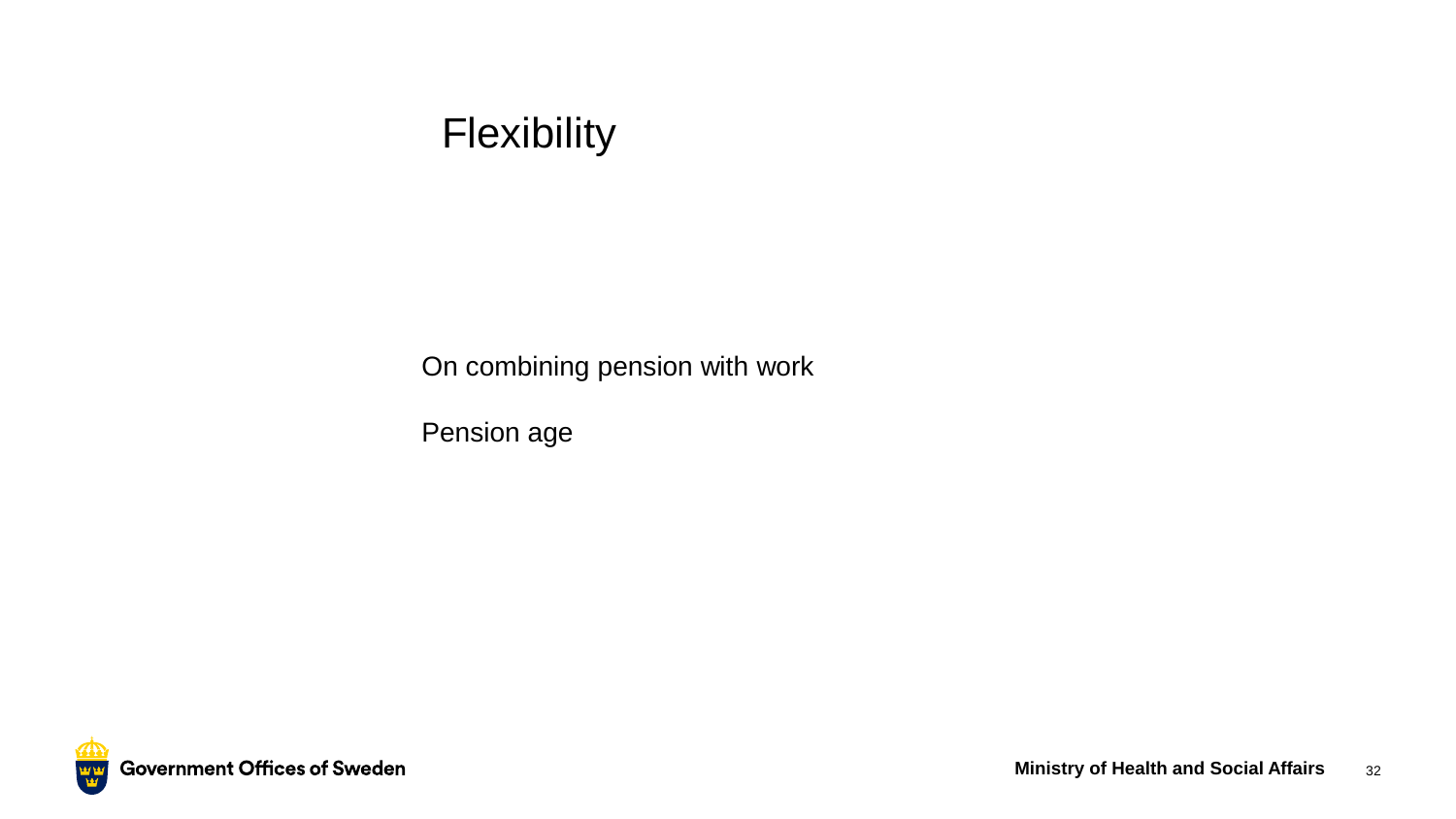### Changed retirement ages

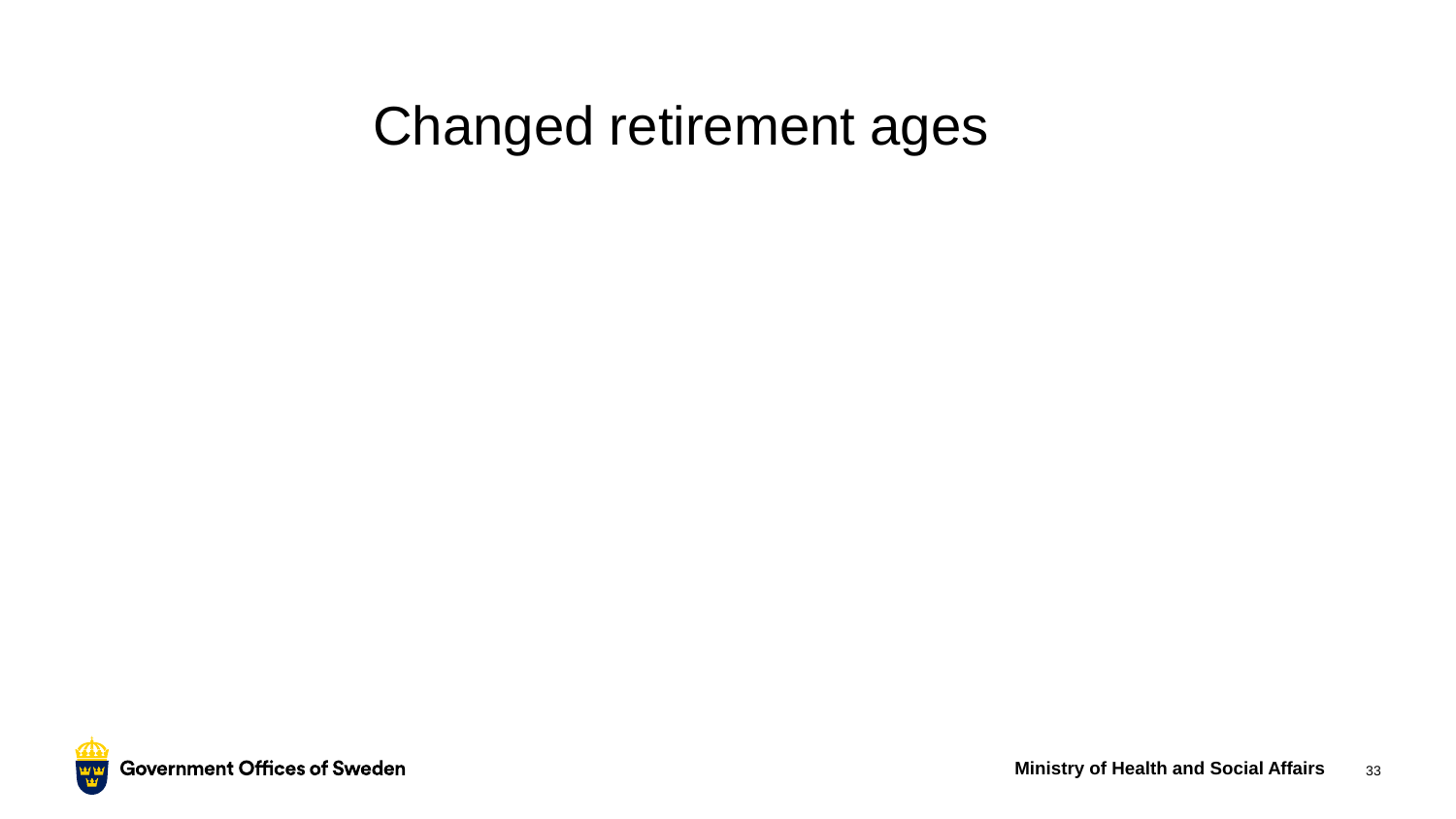### Contributory schemes

Pay as you go or funding